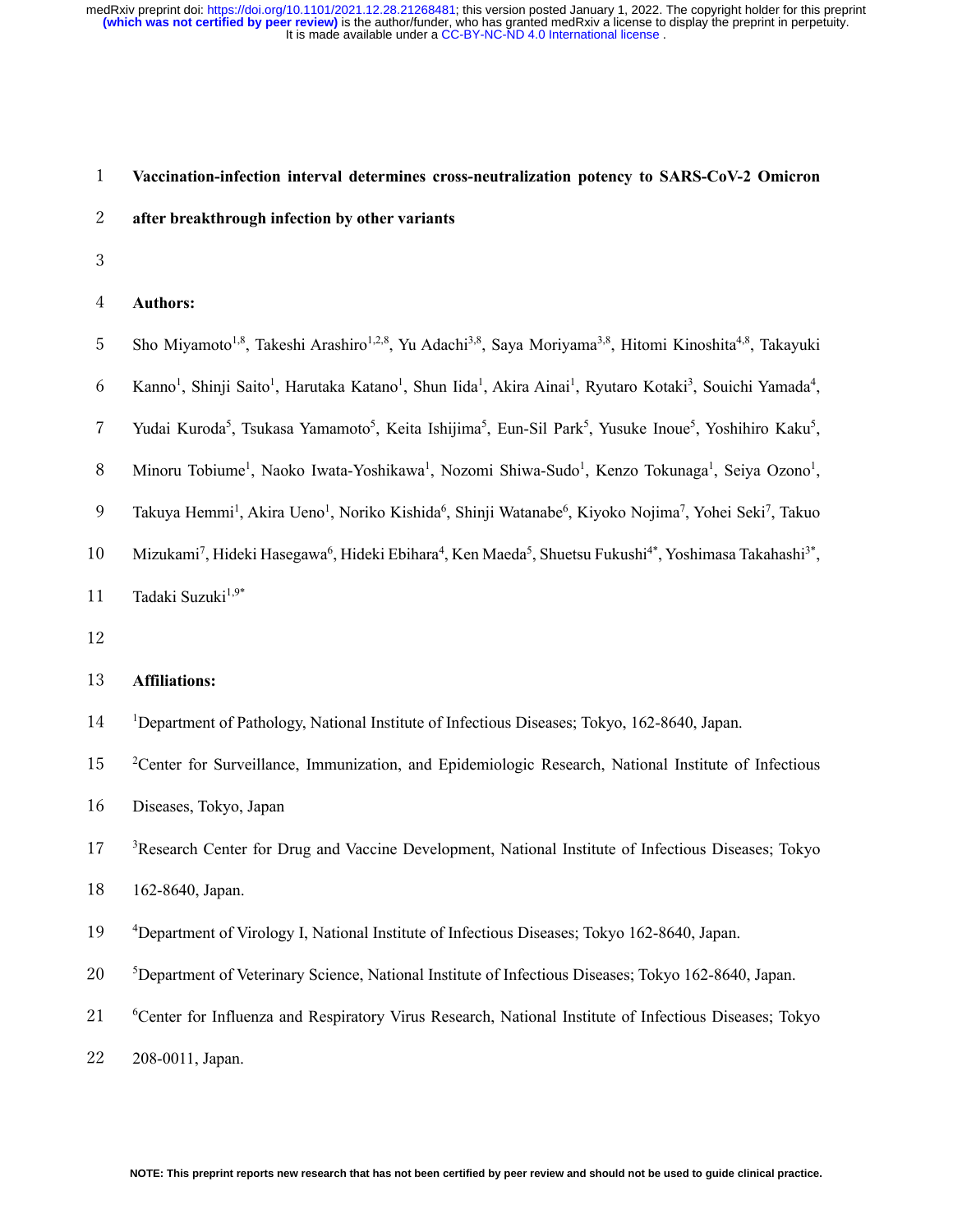- 23 <sup>7</sup>Department of Safety Research on Blood and Biological Products, National Institute of Infectious
- 24 Diseases; 208-0011, Japan.
- 25 <sup>8</sup>These authors contributed equally
- 26 <sup>9</sup>Lead Contact
- 27

# 28 **\*Corresponding authors:**

- 29 fukushi@niid.go.jp (S.F.), ytakahas@niid.go.jp (Y.T.), and tksuzuki@nih.go.jp (T.S.)
- 30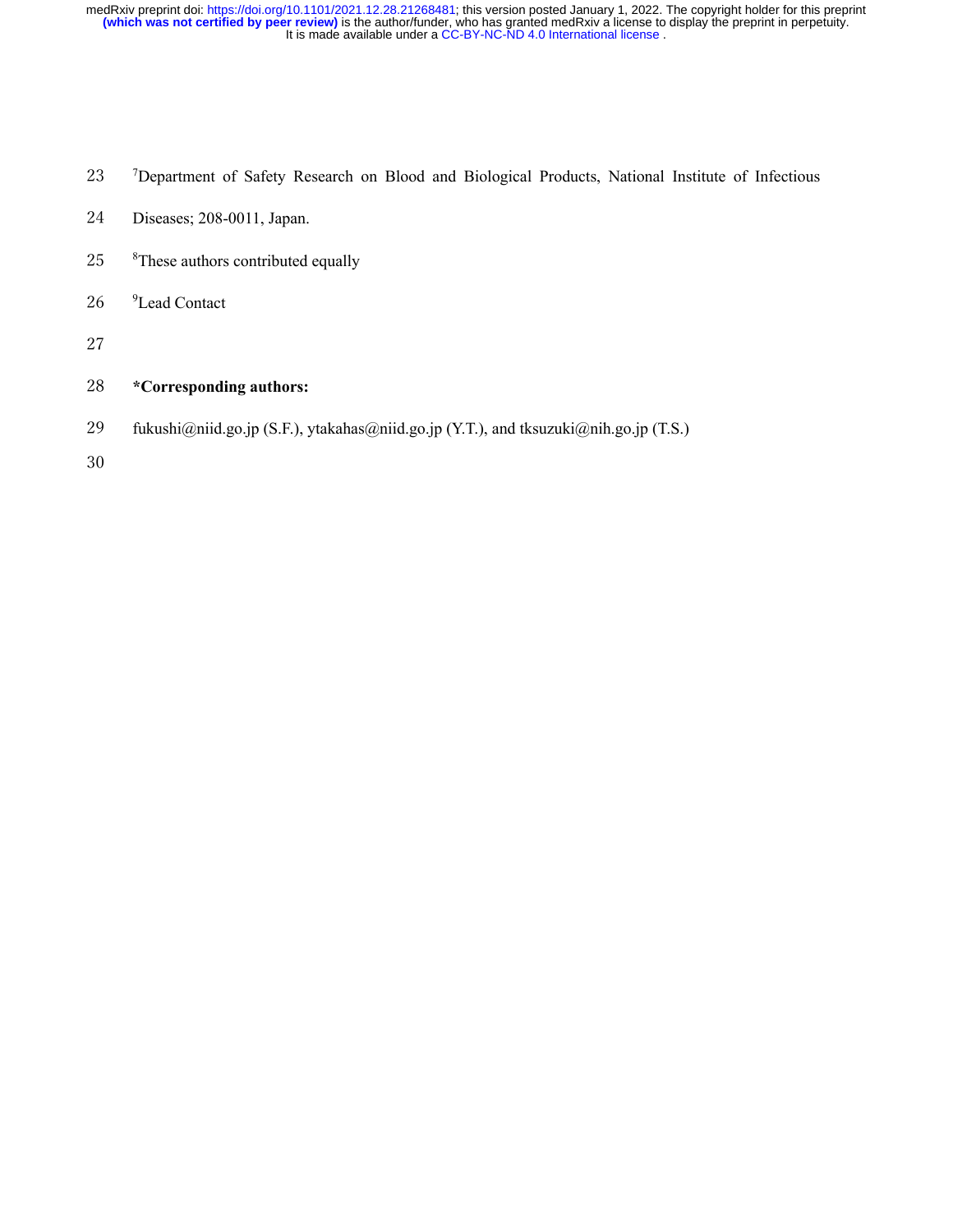#### **SUMMARY**

#### **Background**

 The immune profile against SARS-CoV-2 has dramatically diversified due to a complex combination of exposure to vaccines and infection by various lineages/variants, likely generating a heterogeneity in protective immunity in a given population. To further complicate this, the Omicron variant, with numerous spike mutations, has emerged. These circumstances have created the need to assess the potential of immune evasion by the Omicron in individuals with various immune histories. **Methods** The neutralization susceptibility of the variants including the Omicron and their ancestor was comparably assessed using a panel of plasma/serum derived from individuals with divergent immune histories. Blood samples were collected from either mRNA vaccinees or from those who suffered from breakthrough infections by the Alpha/Delta with multiple time intervals following vaccination. **Findings** The Omicron was highly resistant to neutralization in fully vaccinated individuals without a history of breakthrough infections. In contrast, robust cross-neutralization against the Omicron were induced in vaccinees that experienced breakthrough infections. The time interval between vaccination and infection, rather than the variant types of infection, was significantly correlated with the magnitude and potency of Omicron-neutralizing antibodies. **Conclusions**

 Immune histories with breakthrough infections can overcome the resistance to infection by the Omicron, with the vaccination-infection interval being the key determinant of the magnitude and breadth of neutralization. The diverse exposure history in each individual warrants a tailored and cautious approach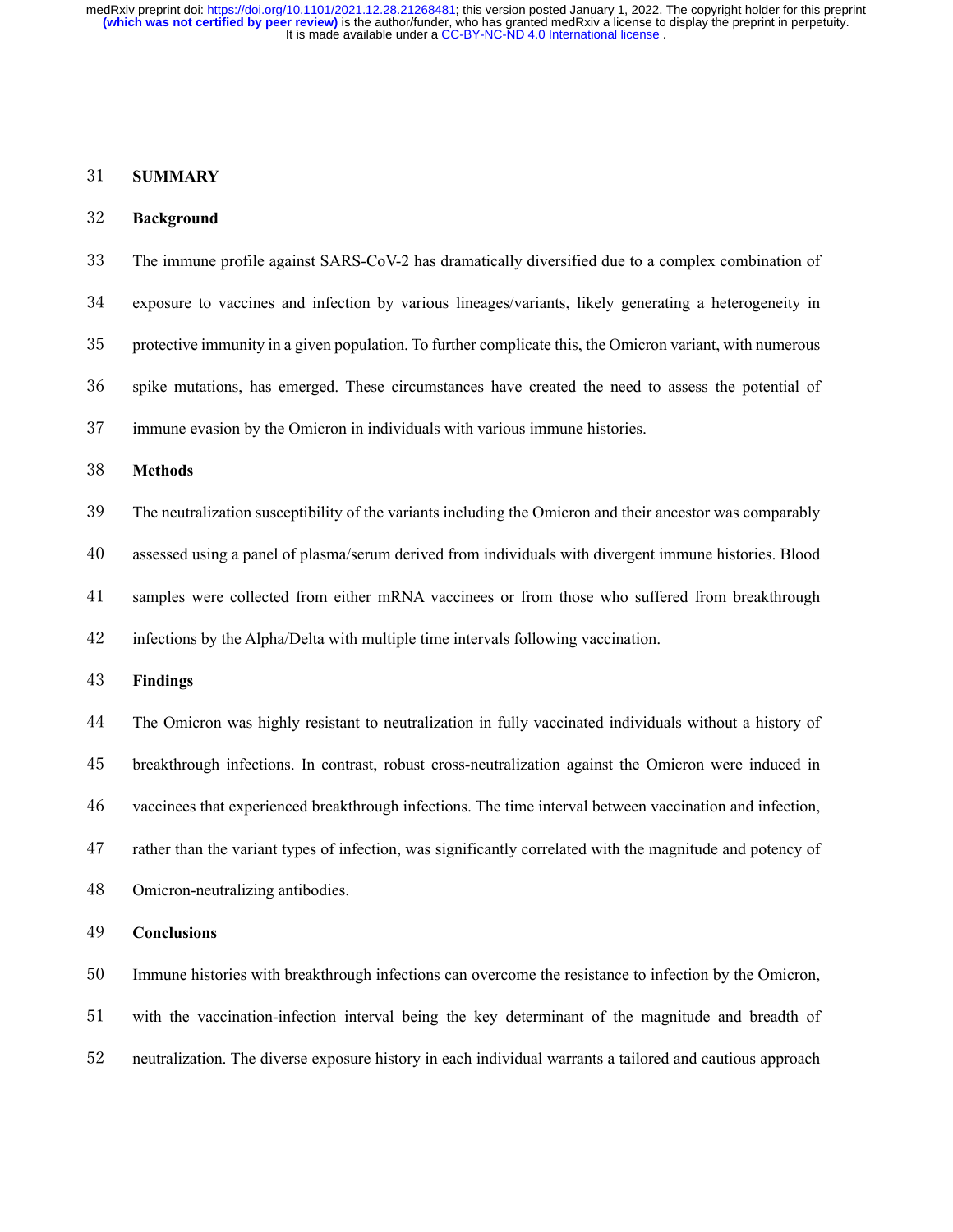- to understanding population immunity against the Omicron and future variants.
- **Funding**
- This study was supported by grants from the Japan Agency for Medical Research and Development
- (AMED).
- 

## **KEYWORDS**

- SARS-CoV-2; Omicron variant; COVID-19 vaccine; BNT162b2 mRNA vaccine; Breakthrough infection;
- Neutralizing antibody
- 
-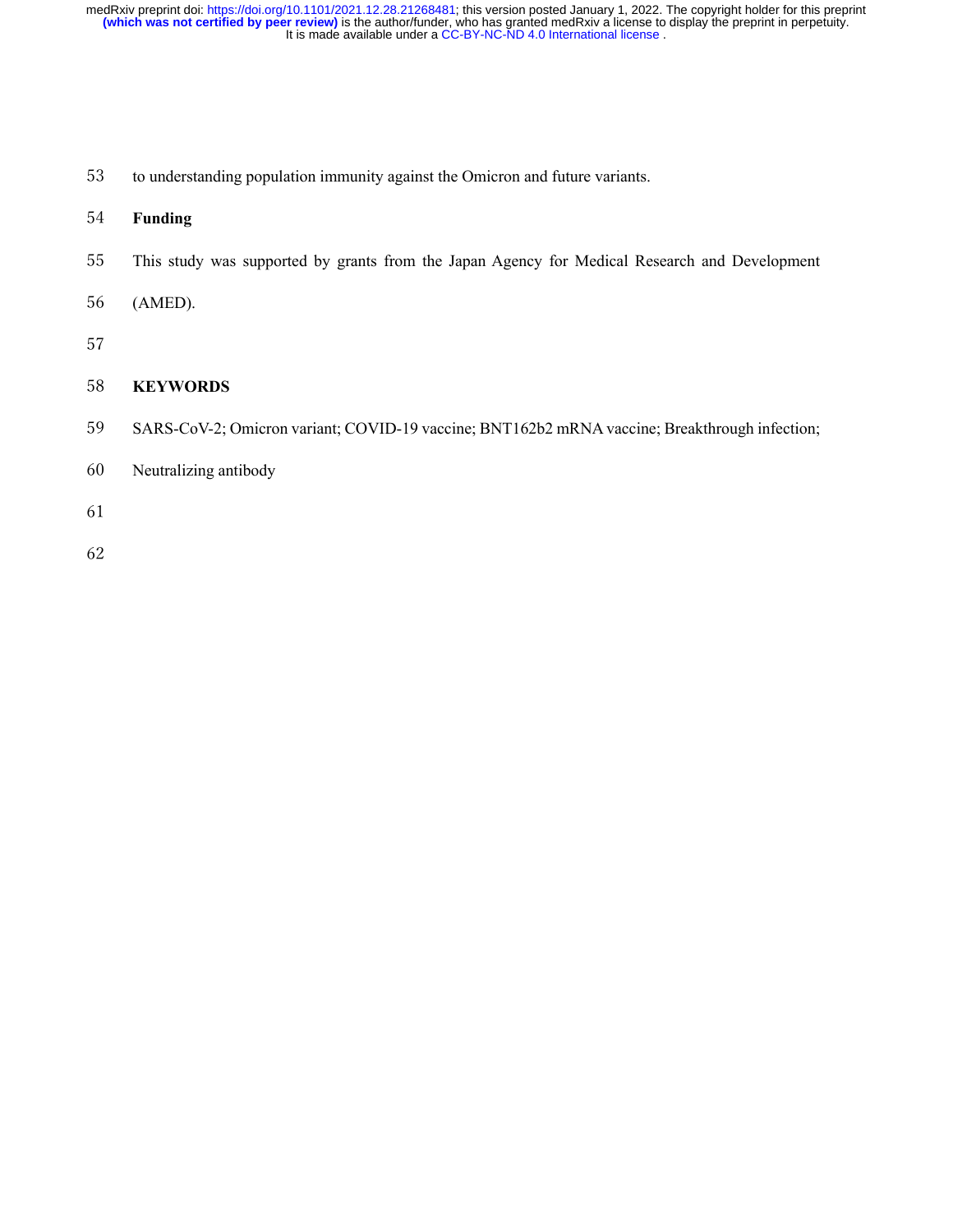#### **Introduction**

 Coronavirus disease 2019 (COVID-19), caused by severe acute respiratory syndrome coronavirus 2 (SARS-CoV-2), continues to cause significant morbidity and mortality globally. Since the first detection of a new SARS-CoV-2 variant belonging to the Pango lineage B.1.1.529 in South Africa, it has spread rapidly worldwide, especially in African countries (Scott et al., 2021; The Lancet Infectious Diseases, 2021). The World Health Organization (WHO) classified SARS-CoV-2 variant B.1.1.529 as a Variant of Concern (VOC), due to possible changes in viral characteristics, and designated it as "Omicron" (WHO, https://www.who.int/). The Omicron variant is characterized by approximately 30 amino acid mutations, three small deletions, and one insertion in the spike protein compared to the vaccine strain. Among these, 15 mutations are located in the receptor-binding domain (RBD), which induces antibody evasion. Compared to previous VOCs, the Omicron variant contains a larger number of mutations in its spikes, which can dramatically alter its infectivity and immune evasion capabilities compared to any other variant to date, raising a serious global public health concern (Dejnirattisai et al., 2021; Leung and Wu, 2021; Lu et al., 2021).

 A retrospective study using routine epidemiological surveillance data taken from several countries demonstrated that the Omicron variant was associated with a substantial ability to evade immunity from prior infection (Eggink et al., 2021; Goga et al., 2021; Pulliam et al., 2021). In addition, a number of studies have reported that the Omicron variant evades neutralization by sera collected from vaccinated or convalescent patients (Carreno et al., 2021; Dejnirattisai et al., 2021; Liu et al., 2021; Lu et al., 2021). In contrast, it has also been reported that booster immunization with an mRNA vaccine significantly increases the serum neutralizing potency against the Omicron variant (Doria-Rose et al., 2021; Edara et al., 2021; Gruell et al., 2021) and also provides a significant increase in protection against mild and severe disease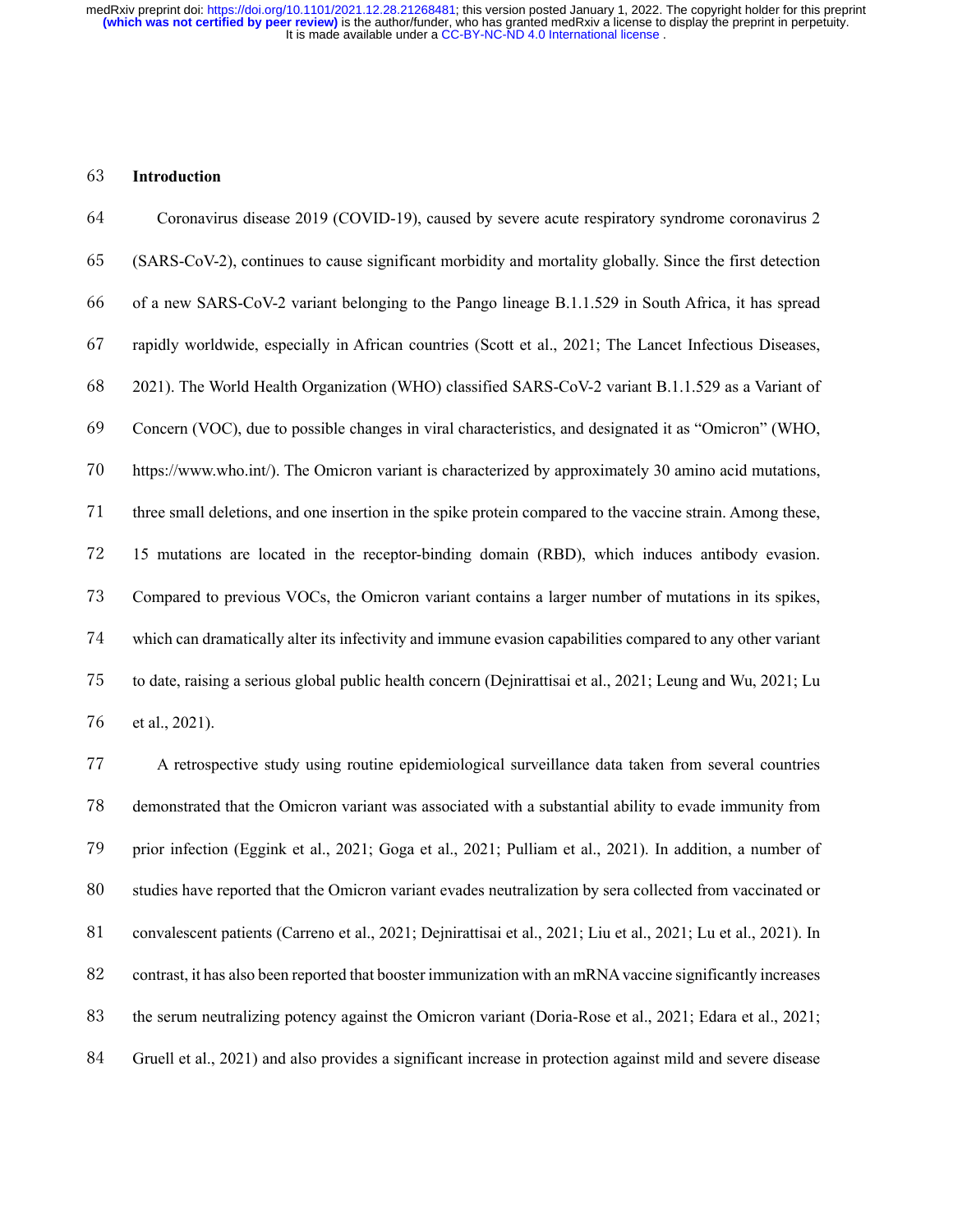(Andrews et al., 2021; Hansen et al., 2021), indicating that an enhancement of pre-existing immunity induced by the ancestral virus antigens could overcome the antigenic shift of the Omicron variant and confer cross-protection against it. Moreover, it has been reported that sera from individuals who experienced COVID-19 vaccine breakthrough infections have improved cross-neutralization potency against SARS-CoV-2 variants, especially Delta variant breakthrough infections (Bates et al., 2021). Currently, the cumulative number of COVID-19 cases, seroprevalence of SARS-CoV-2, types of vaccines available, primary vaccination coverage, booster vaccine availability, and number of COVID-19 vaccine breakthrough infections vary in different regions of the world, and the immunity status of populations in each region is also diverse. To properly assess the risk of the spread of the Omicron variant in each region, it is necessary to understand the ability of the variant to evade immunity induced in various settings. Therefore, there is a need to better understand the susceptibility of the Omicron variant to neutralizing antibodies elicited by other variant breakthrough infections, as well as sera from vaccine recipients, to thoroughly assess the risk of immune evasion by the Omicron variant in populations with diverse immune histories to SARS-CoV-2. Here, we determined the neutralization susceptibility of the Omicron variant to antibodies from COVID-19 mRNA vaccine recipients with or without breakthrough infections and compared it to the ancestral SARS-CoV-2 lineage A virus, D614G, Beta, and Delta variants.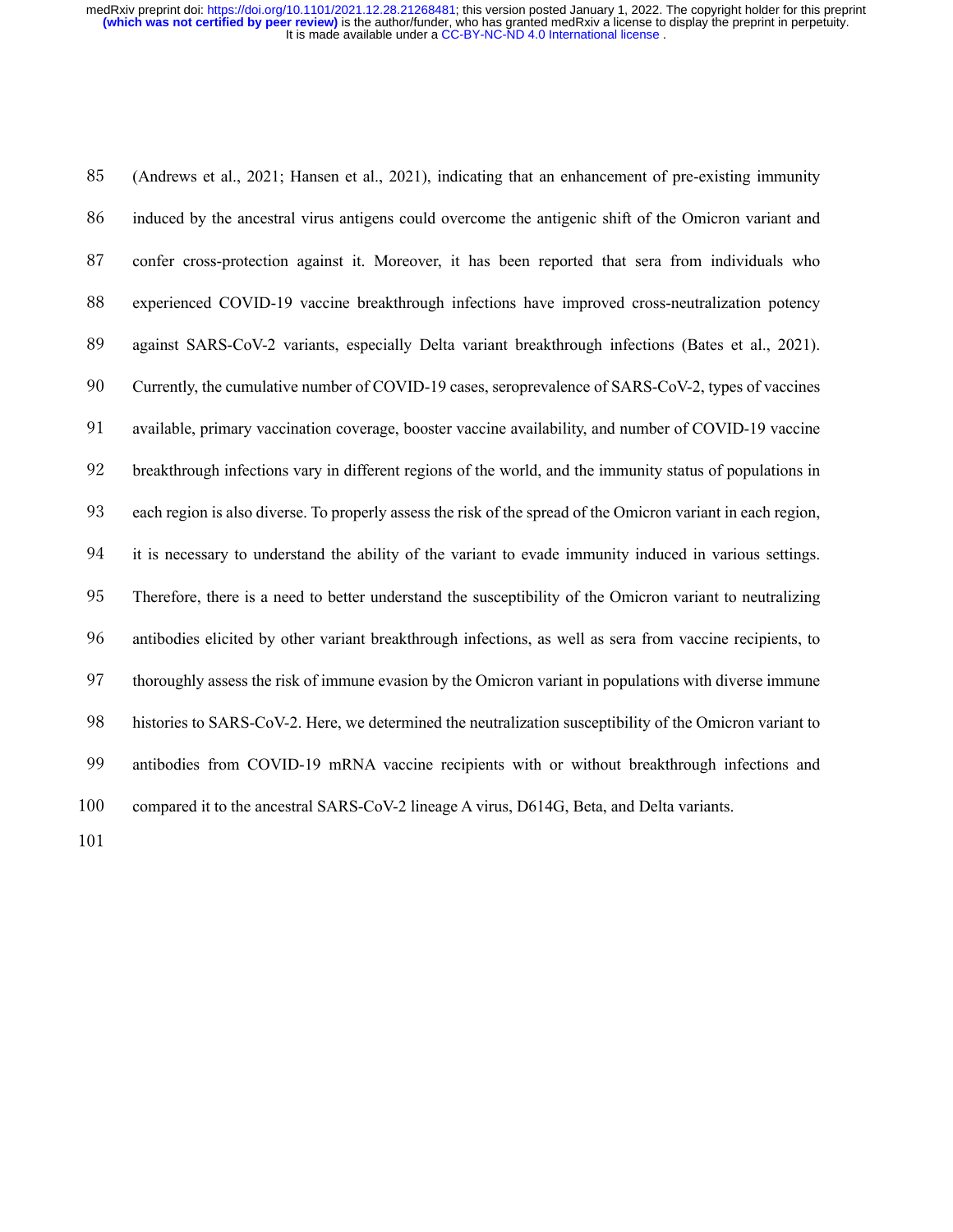#### **Results**

#### *High resistance of SARS-CoV-2 Omicron variant to neutralizing antibodies from mRNA vaccinees*

 First, we tested the *in vitro* neutralization activity of plasma samples obtained from individuals vaccinated twice with BNT162b2 (Pfizer/BioNTech mRNA vaccine) against SARS-CoV-2 Pango lineage A (as a reference for ancestral strains), D614G (B.1), Beta variant (B.1.351), Delta variant (B.1.617.2), and Omicron variant (B.1.1.529) by vesicular stomatitis virus (VSV) pseudovirus-based and live-virus neutralization assays. Twenty health care workers who received two doses of mRNA vaccine were enrolled for blood donation at the early (median = 52.5 days) and late (median = 171.5 days) time points after the second dose (Supplemental Table 1). All volunteers were confirmed to be negative for anti-nucleocapsid antibodies in the pre-vaccinated plasma. Both VSV pseudovirus-based and live-virus neutralization assays with plasma samples from fully vaccinated individuals demonstrated a significant reduction in neutralization activity against the Omicron variant at early and late time points compared to the ancestral virus (Figure 1). Almost all samples lost all neutralizing activity against the Omicron variant in both VSV pseudovirus-based and live-virus neutralization assays, and the reduction in neutralization for the Omicron variant was greater than 18.5, or approximately 8-fold, at the early time point and 5.4, or 3.0-fold, at the late time point by VSV pseudovirus or live-virus neutralization assay, respectively, which was greater than that for the Beta variant, which has the most pronounced *in vitro* escape phenotype to date, or for the Delta 119 variant (Figure 1).

 *Cross-neutralization of the Omicron variant by sera from individuals with mRNA vaccine breakthrough Alpha or Delta variant infections*

While sera from individuals completing two doses of mRNA vaccination showed only limited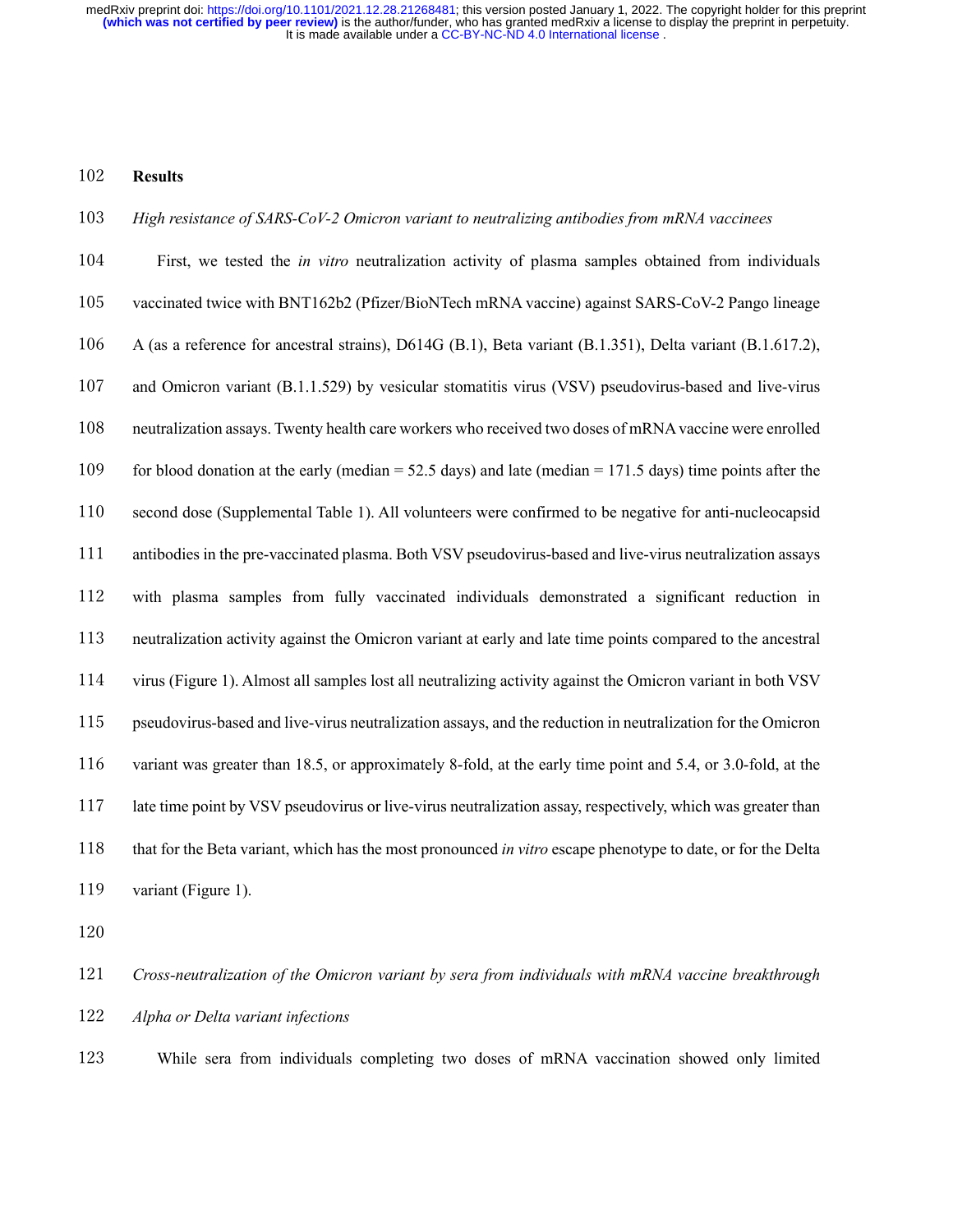neutralizing activity, breakthrough infections after full vaccination induced elevated immune responses and cross-neutralization potency against SARS-CoV-2 variants (Bates et al., 2021). To investigate the neutralizing activity against the Omicron variant using sera from individuals who had mRNA vaccine breakthrough infections due to non-Omicron variants, convalescent sera (obtained 10-22 days after infection with Alpha or Delta variant; Table 1) were examined in VSV pseudovirus-based and live-virus neutralization assays. In the pseudovirus-based neutralization assay, neutralizing activity against the Delta 130 variant was elevated compared to that against the ancestral virus and was particularly pronounced in those with breakthrough infection with the Delta variant, suggesting that breakthrough infection preferentially induces antibodies with high neutralizing activity against the infected variant (Figure 2A, 2B, 2C, and 2D). In contrast, the neutralizing activity against Beta or Omicron variants was markedly lower than that against the ancestral virus in the VSV pseudovirus-based neutralization assay, with a 3.8-fold or 9.7-fold decrease for Beta or Omicron variants, respectively (Figure 2A). In the live-virus neutralization assay, the neutralizing activity of the two isolates of the Omicron variant was also reduced by approximately 10-fold compared to that against the ancestral virus(Figure 2B). In contrast to the sera of mRNA vaccinees without breakthrough infections, we detected neutralizing activity against the Omicron variant in most sera of individuals with breakthrough infections in both assays, and there were large individual variations in the degree of reduction in neutralizing activity compared to the ancestral virus. Notably, some sera from individuals with breakthrough infections showed high cross-neutralizing activity and neutralized the Omicron variant to a level comparable to that of the other variants. In addition, the cross-neutralizing activity against the Omicron variant tended to be higher in sera from individuals with breakthrough 144 infections than that against the Delta variant (Figure 2C, 2D). In the breakthrough cases included in this study, there was variation in the interval between vaccination and breakthrough infection, as epidemics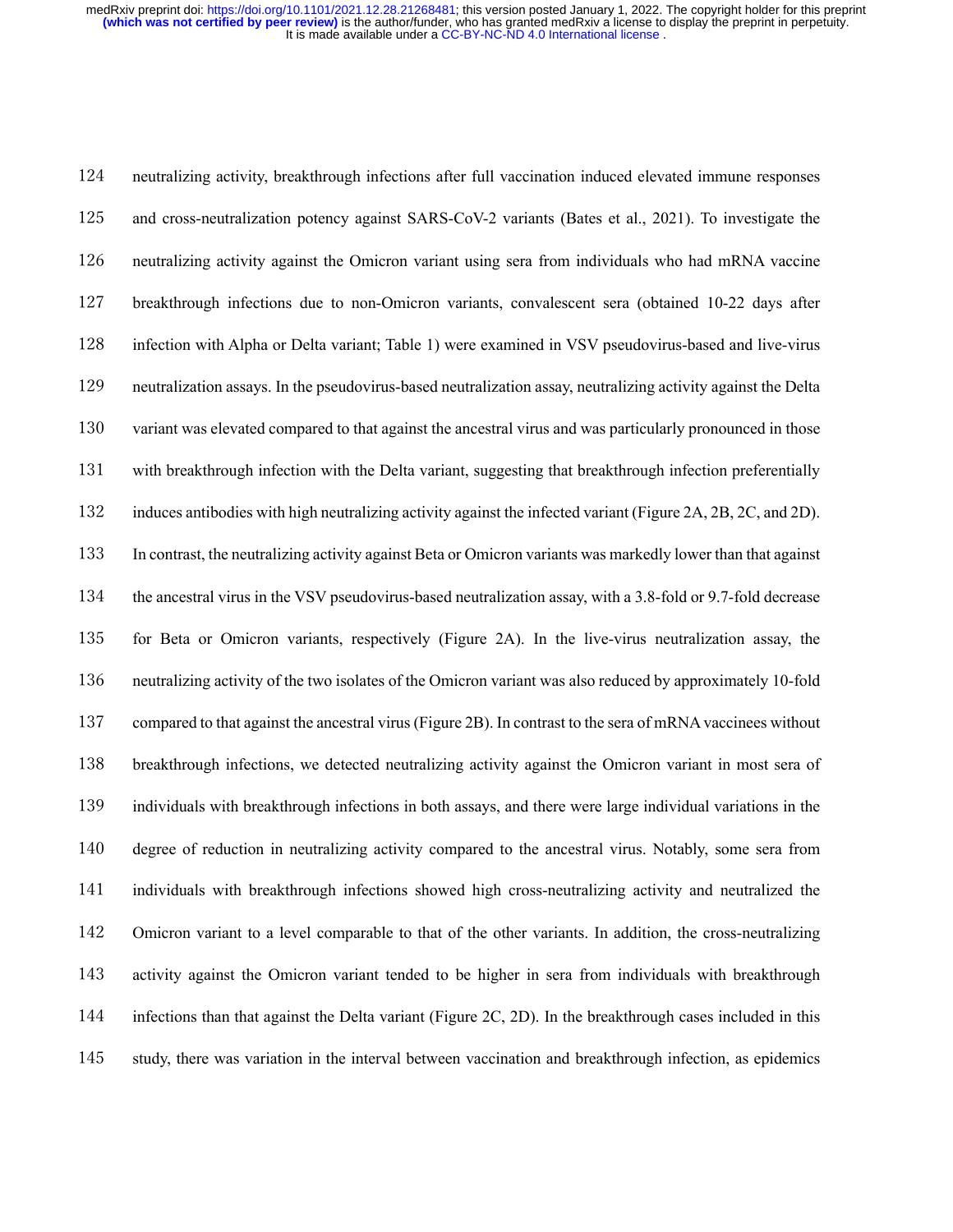caused by the Alpha variant and those caused by the Delta variant occurred during different periods.

Specifically, half of the breakthrough infections due to the Delta variant, which occurred later than the

Alpha epidemic, occurred >60 days after vaccination (Figure 2E).

*Positive correlation between cross-neutralization activity against SARS-CoV-2 variants and interval* 

*between vaccination and breakthrough infection*

 To understand the factors contributing to the high heterogeneity of cross-neutralizing activity against variants in sera from breakthrough cases, we evaluated the relationship between neutralizing activity against each variant and time between vaccine completion and breakthrough infection in each case. Intriguingly, in both pseudovirus-based and live-virus assays, the neutralizing activity against the ancestral virus and each variant, including Omicron, increased as the time between vaccination and breakthrough infection increased (Figure 3A–3K). Notably, the degree of correlation between neutralizing activity and the vaccination-to-infection interval tended to be stronger for Beta and Omicron variants, which were antigenically shifted from the ancestral virus (Figure 3C, 3E, 3H, 3J, and 3K). These trends did not differ significantly between sera after breakthrough infection with Alpha and Delta variants, except for neutralizing activity against the Delta variant. The neutralizing activity against the Delta variant by the sera obtained after Delta variant breakthrough infection showed a completely different trend from that of other serum-virus combinations (Figure 3D and 3I). Considering the effect of age on the cross-neutralizing activity against SARS-CoV-2, we excluded elderly patients whose sera were obtained only with a short interval between vaccination and breakthrough infection, and evaluated only sera obtained from patients younger than 60 years. We found a positive correlation between cross-neutralization activity against SARS-CoV-2 variants and the interval between vaccination and breakthrough infection, similar to the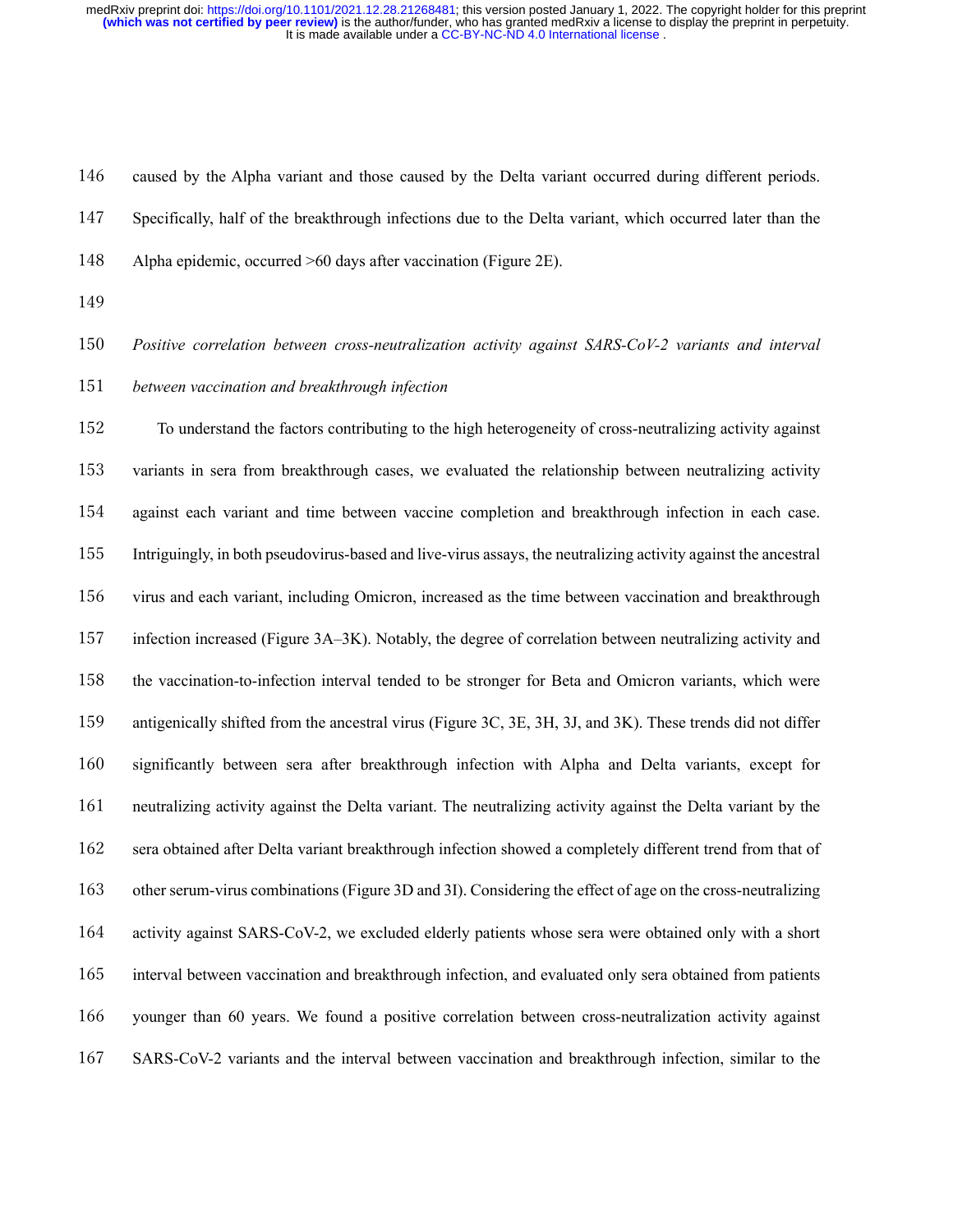results described above (Figure S1A–S1G). In addition, to evaluate the effect of the presence or absence of symptoms on cross-neutralizing activity, we compared the neutralizing activity between subjects with and without symptoms, but there was no significant difference in the neutralizing activity for each variant between subjects with and without symptoms (Figure S1H and S1I).

 *Enhanced neutralizing potency index of anti-Omicron variant antibody in sera from individuals with breakthrough infections*

 To assess the quality of neutralizing activity by distinguishing the antibodies with a high neutralizing potency from those with a lower potency which might be present in abundance, the neutralization potency index (NPI), which represents the average of the neutralization potencies of individual antibodies (Moriyama et al., 2021), was estimated in the sera from individuals who had breakthrough infections. The IgG titer of antibody against the RBD of the Omicron variant was greatly reduced by more than 40-fold compared to that of the ancestral virus (Figure 4A). Notably, as the interval between vaccination and infection increased, the IgG titer of antibody recognizing the RBD of the ancestral virus did not change whereas the IgG titer of antibodies against the Omicron variant RBD increased, suggesting that IgG antibodies recognizing the Omicron RBD were readily induced as this period extended (Figure 4B). The NPI against the ancestral virus, Beta, Delta, and Omicron variants was then calculated. The NPI was calculated using the neutralizing activity determined in pseudovirus-based and live-virus assays, and the NPI calculated in both assays demonstrated a significant increase in the Omicron variant compared with the ancestral virus (Figure 4C and 4D). Furthermore, evaluation of the relationship between NPI against the Omicron variant and vaccination-to-infection interval showed that, as with neutralizing activity, NPI was positively correlated with vaccination-to-infection interval: the longer the interval, the higher the NPI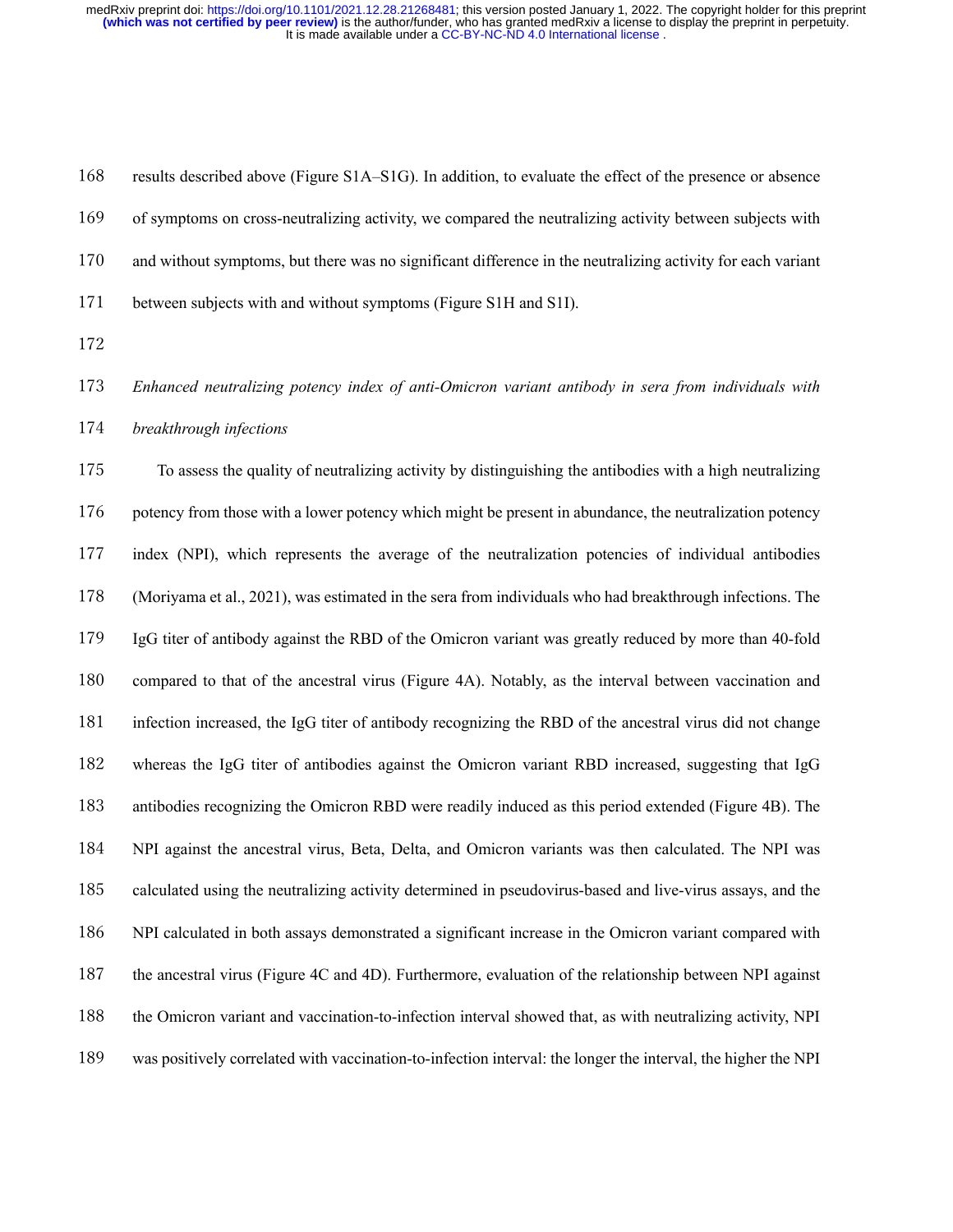and the higher the quality of antibodies produced (Figure 4E, 4F, and 4G). These results suggest that high- quality antibodies play a role in cross-neutralization against the Omicron variant in sera from individuals with breakthrough infections. **Discussion** The Omicron variant is a highly divergent SARS-CoV-2 variant with approximately 30 amino acid mutations in the spike protein, causing a severe evasion of humoral immunity induced by vaccines and previous infections (Carreno et al., 2021; Cele et al., 2021; Dejnirattisai et al., 2021; Lu et al., 2021). In this study, we demonstrated that sera from individuals with BNT162b2 mRNA vaccine breakthrough infection cases by SARS-CoV-2 Alpha or Delta variants showed robust cross-neutralizing potency against the Omicron variant, even though sera from vaccinees without breakthrough infection had greatly reduced neutralizing potency against the Omicron variant. Furthermore, a longer interval between vaccination and breakthrough infection was favorable for better antibody responses against the Omicron variant in serum 203 from individuals who had non-Omicron variant breakthrough infections. The Omicron variant is spreading rapidly in regions where the population has already been immunized by vaccines or previous infections. Elucidating the underlying factors that have led to marked immune evasion in immunized populations is urgently needed to mitigate the rapid global spread of the Omicron

 variant. It remains unclear whether the observed rapid growth rate of the Omicron variant can be attributed to immune evasion, increased intrinsic transmissibility, or a combination of the two. A recent analysis of data estimated that the risk of reinfection with the Omicron variant was significantly higher than that with the Delta variant (Pulliam et al., 2021). In addition, several reports have shown that after the primary series (two doses) of COVID-19 vaccines, the vaccine effectiveness against infection with the Omicron variant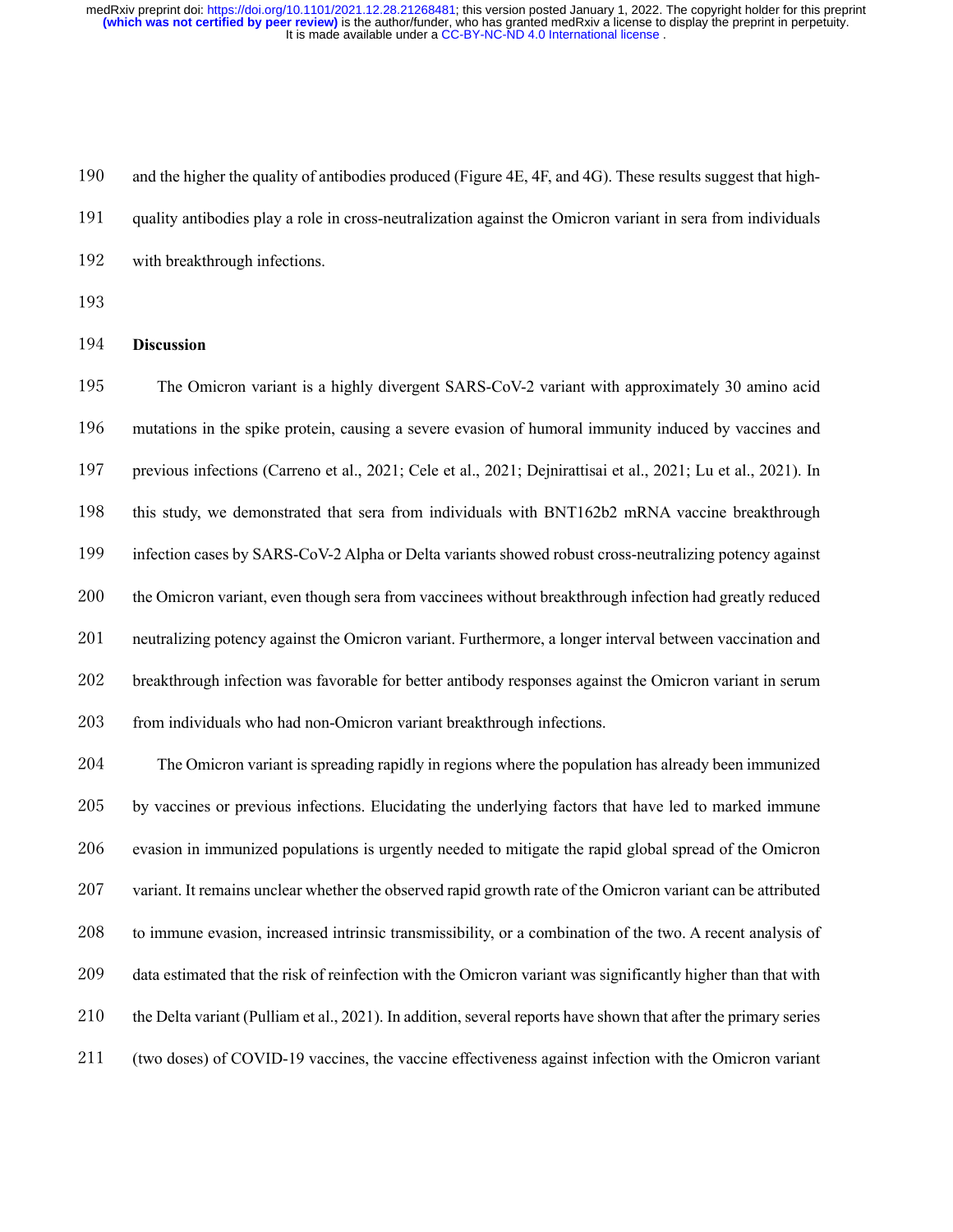was significantly reduced compared to that with the Delta variant (Andrews et al., 2021; Hansen et al., 2021). In contrast, studies using serum samples from individuals who had been previously infected and subsequently vaccinated with the mRNA vaccine and those who had received two doses of the mRNA vaccine followed by an mRNA vaccine booster found high levels of neutralization against the Omicron variant (Doria-Rose et al., 2021; Edara et al., 2021; Gruell et al., 2021). Furthermore, it was also reported that vaccine effectiveness against the Omicron variant after mRNA vaccine booster dramatically increased against SARS-CoV-2 infection (Andrews et al., 2021; Hansen et al., 2021). Taken together, these results suggest that part of the waning immunity to the Omicron variant in populations immunized with the primary vaccination series or previous infection due to other variants may be explained by a reduced serum neutralizing activity against the Omicron variant. Notably, enhanced neutralization of the Omicron variant by the ancestral virus-based booster vaccine indicated that the spike protein of the Omicron variant still shares some neutralizing epitopes with the ancient virus. Supporting this, multiple neutralizing monoclonal antibodies have been found to overcome the antigenic shift of the Omicron variant and cross-neutralize any SARS-CoV-2 variant, as well as their ancestral strain (Cameroni et al., 2021).

 In this study, we demonstrated that longer intervals between vaccination and breakthrough infection improved cross-neutralizing potency against the Omicron variant. COVID-19 vaccine breakthrough infections elicited robust cross-neutralizing antibody responses against several SARS-CoV-2 variants, which were largely recalled from memory B cells induced by previous vaccinations (Bates et al., 2021). Longer prime-boost intervals have been reported to result in higher antibody responses in both adenoviral vectors and mRNA vaccines (Grunau et al., 2021; Payne et al., 2021; Voysey et al., 2021), and mRNA vaccines induce a persistent germinal center B cell response in the draining lymph nodes at least 12 weeks after the second dose, which enables the generation of robust humoral immunity (Turner et al., 2021).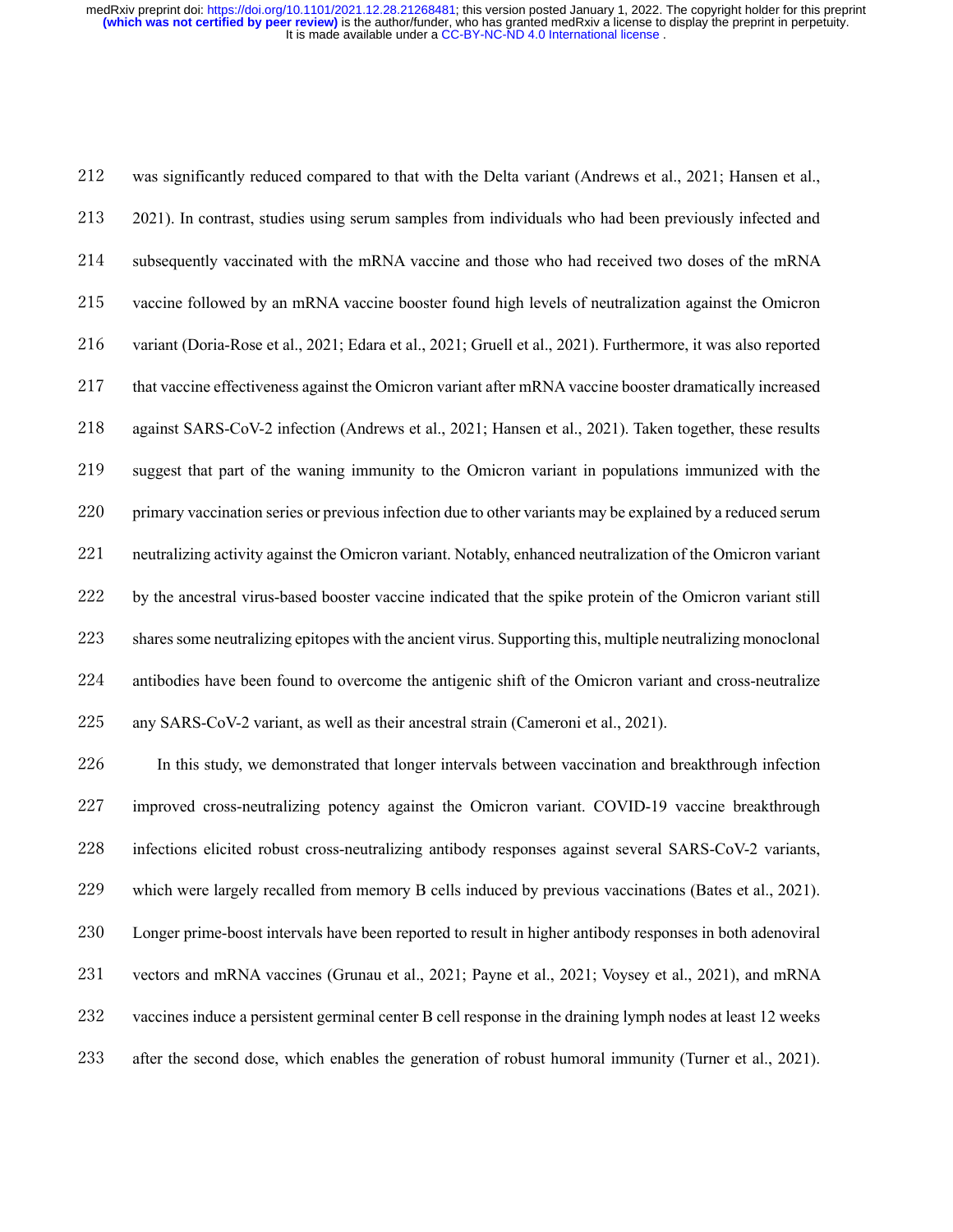Notably, affinity maturation of IgG antibodies to the spike protein-conserved region, which is highly correlated with serum neutralization potency against antigenically drifted variants, persists for more than 3 months after SARS-CoV-2 infection, presumably owing to the supply of long-lived plasma cells (Moriyama et al., 2021). These observations in vaccinees and convalescents suggest that longer intervals between priming and boosting might be favorable for improving the potency and breadth of neutralizing antibodies against SARS-CoV-2 through continued affinity maturation of variant-resistant IgG antibodies expressed on memory B cells and plasma cells. Furthermore, our observations also imply that the primary vaccination series with mRNA vaccines (2 doses) induces memory B cells to produce cross-neutralizing antibodies against Omicron variants, despite limited induction of serum anti-Omicron neutralizing antibodies.

 SARS-CoV-2 variants that emerge repeatedly with no clear seasonality expand globally and replace existing variants in a few months, making it very difficult to develop a vaccine that is fully antigenically matched to the upcoming variants and has greatly impeded the employment of strategies similar to those used for seasonal influenza. Therefore, it is important to encourage research on vaccine development with enhanced cross-protection against not only the Omicron variant but also unidentified variants that are expected to appear in the future. This can be achieved by designing vaccine antigens with high cross- neutralizing antibody induction capacity against various variants, optimizing the vaccination interval, modifying the vaccination route, and elaborating adjuvants. Furthermore, it has been reported that booster immunization with an mRNA vaccine provides a significant increase in protection against mild and severe disease but is still less effective than immunization for other variants, highlighting the need to develop next-generation vaccines.

This study had several limitations. First, the number of samples evaluated was small. Second, since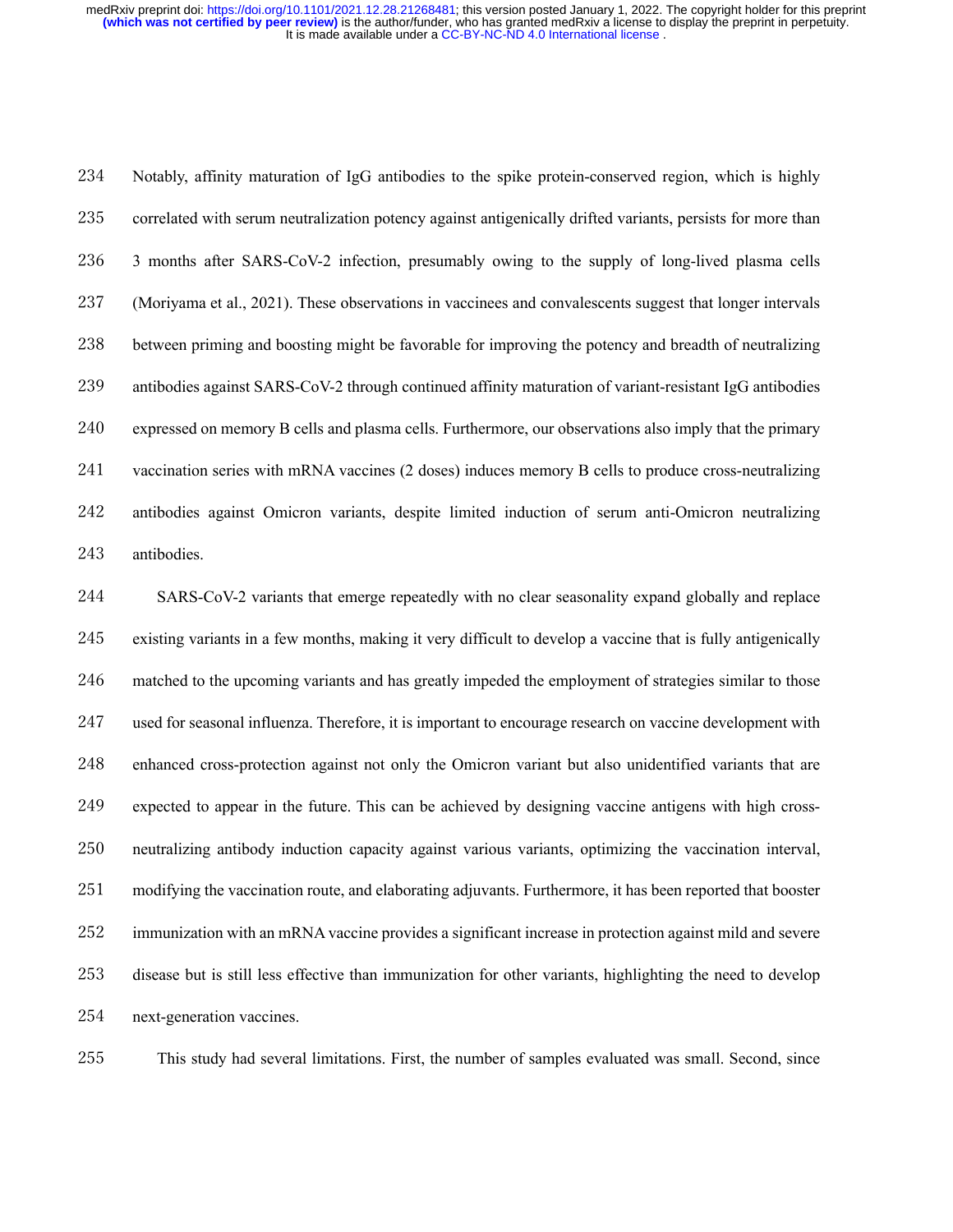sera from vaccine recipients without breakthrough infection at 6 months after vaccination had a low neutralization titer even against the ancestral virus in our assay, an accurate fold-reduction in neutralizing antibody titer could not be determined. Third, we did not include serum samples collected immediately (<10 days) after breakthrough infection. It is expected that the longer the interval between the vaccine and infection, the lower the antibody titer at the time of breakthrough infection. The possibility that reduced neutralizing activity at the time of breakthrough infection results in efficient viral replication in the upper respiratory tract, which may contribute to a better antibody response, was not evaluated in the present study. Fourth, we did not assess T cell immunity against SARS-CoV-2, including the Omicron variant, which contributes to protection when antibody titers are low in non-human primate models (McMahan et al., 2021) and may correlate with protection against severe disease. Finally, our investigation did not evaluate the actual risk of reinfection by the Omicron variant in individuals with a history of breakthrough infection.

 In conclusion, breakthrough sera demonstrated improved cross-neutralization against the Omicron variant, and the time from vaccination to breakthrough infection was a key determinant of the magnitude and breadth of neutralizing activity against variants after breakthrough infection. These results suggest that population immunity is becoming increasingly diverse against Omicron and future variants depending on different settings, including varying degrees of exposure to existing variants, types of vaccines available, primary vaccination coverage, availability of booster vaccines, and the magnitude of COVID-19 vaccine breakthrough infections. Therefore, a tailored and cautious approach is warranted to understand the population immunity against Omicron and future variants.

#### **Acknowledgment**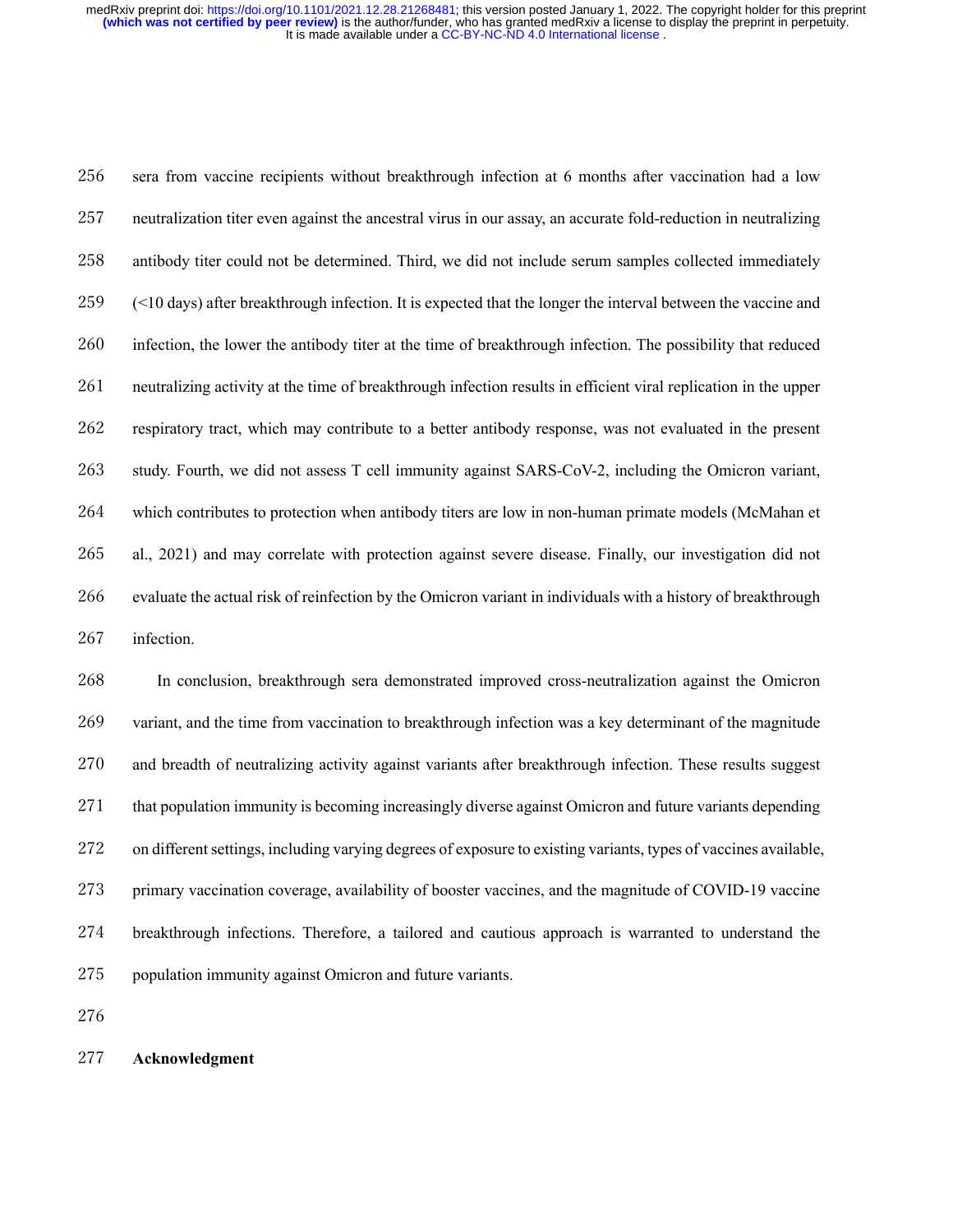This study was supported by grants from the Japan Agency for Medical Research and Development (AMED) (Grant Numbers by JP21fk0108104, JP20fk0108534, and JP21fk0108615). We thank Miki Akimoto, Aya Sato, Dai Izawa, Yusuke Sakai, Noriyo Nagata, Akiko Sataka, Asato Kojima, Izumi Kobayashi, Yuki Iwamoto, Yuko Sato, Milagros Virhuez Mendoza, Noriko Nakajima, Kenta Takahashi, Yuichiro Hirata, Masataka Tokita, Masanori Isogawa, Kazutaka Terahara, Takayuki Matsumura, Tomohiro Takano, Taishi Onodera, Eriko Izumiyama, Akira Dosaka, Kazuko Isoyama, Naoka Yoshida, Rieko Iwaki, and Emi Koda at NIID for their technical support, and Fukumi Nakamura-Uchiyama at Tokyo Metropolitan Bokutoh Hospital and Hidefumi Shimizu at JCHO Tokyo Shinjuku Medical Center for 286 collection of blood samples from vaccinees. We also thank the following healthcare facilities, local health centers, and public health institutes for their contribution in providing us with valuable patient information and samples on breakthrough cases: Aki Health Center, Akiru Municipal Medical Center, Atsugi City Hospital, Akita Research Center for Public Health and Environment, Aomori Jikeikai Hospital, Aso Onsen Hospital, Chiba City Institute of Health and Environment, Chiba Prefectural Institute of Public Health, Chigasaki City Public Health Center, Chuhoku Branch Office for Public Health and Welfare, Daiwa Hospital (Osaka), Fukui Prefectural Institute of Public Health and Environmental Science, Fujimino Emergency Hospital, Fukuoka City Hospital, Gifu City Public Health Center, Gifu Prefectural General Medical Center, Gifu Prefectural Research Institute for Health and Environmental Sciences, Gunma Prefectural Institute of Public Health and Environmental Sciences, Gunma Saiseikai Maebashi Hospital, Hachioji City Public Health Center, Hakodate City Institute of Public Health, Hakodate Public Health Center, Harada Hospital (Hiroshima), Hyogo Prefectural Institute of Public Health Science, Ikegami General Hospital, IMS Fujimi General Hospital, IMS Sapporo Digestive Disease Center General Hospital, Inba Health and Welfare Center, International Goodwill Hospital, International University of Health and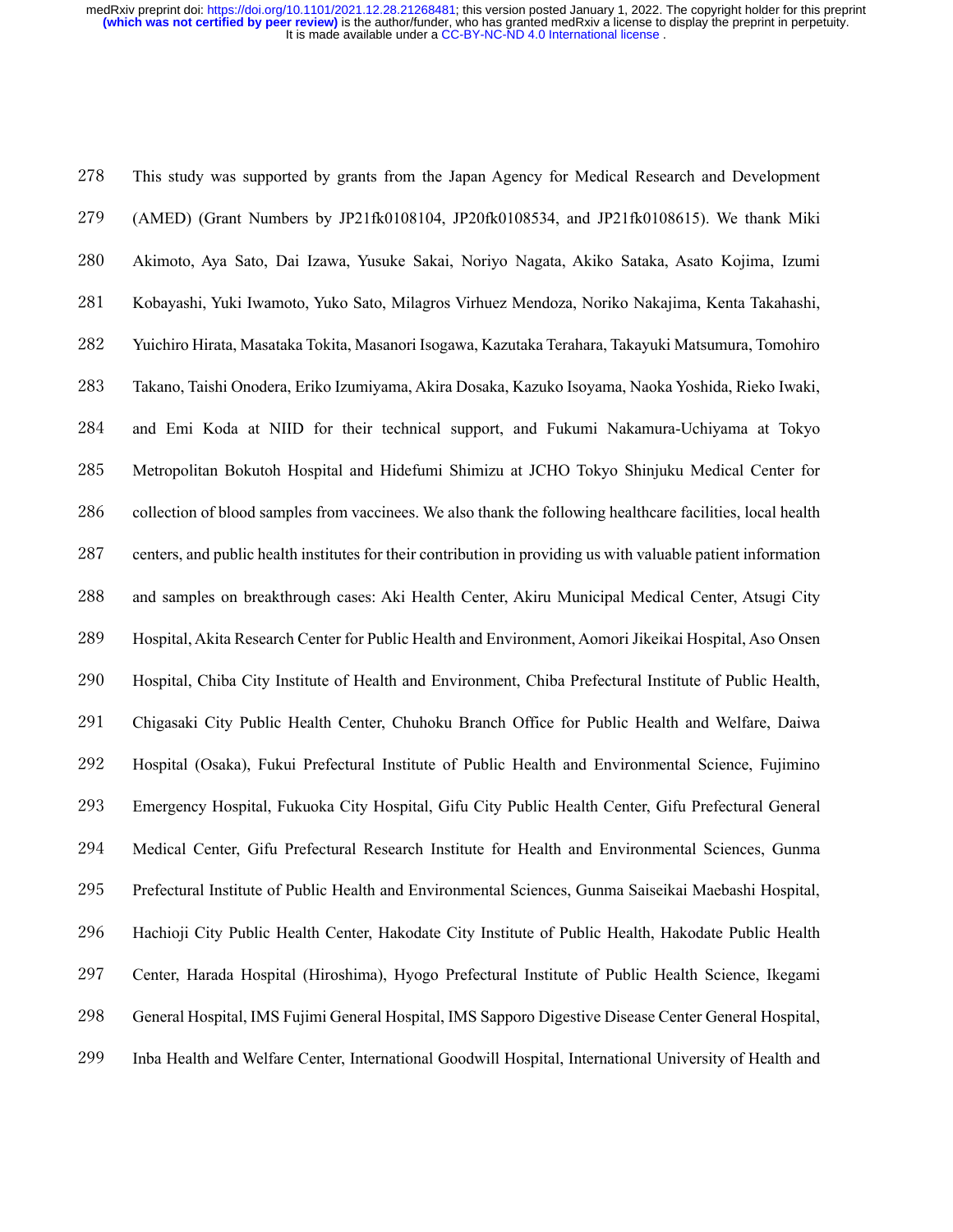Welfare Hospital, International University of Health and Welfare Mita Hospital, Ishikawa Prefectural Central Hospital, Ishikawa Prefecture Health and Welfare Department, Ishikawa Prefectural Institute of Public Health and Environmental Science, Itami City Hospital, Japanese Red Cross Gifu Hospital, Japanese Red Cross Kanazawa Hospital, Japanese Red Cross Kumamoto Hospital, Japanese Red Cross Narita Hospital, JCHO Kanazawa Hospital, JCHO Nankai Medical Center, JCHO Takanawa Hospital, Juntendo University Hospital, Kaga Medical Center, Kameda Medical Center, Kasai Clinic (Osaka), Kashiwa Public Health Center, Kawachi General Hospital, Kawaguchi Seiwa Hospital, Keio University Hospital, Keiwakai Ebetsu Hospital, Kitakyushu Public Health Center, Kitakyushu Public Health Institute, Kitasato University Kitasato Institute Hospital, Kobe City Nishi-Kobe Medical Center, Kobe Ekisaikai Hospital, Komatsu Municipal Hospital, Koriyama City Public Health Center, Kumamoto City Hospital, Kumamoto City Public Health Center, Kumamoto Prefectural Institute of Public-Health and Environmental Science, Kurume-shi Public Health Center, Kyoritsu Narashinodai Hospital, Kyoto City Institute of Health and Environmental Sciences, Kyoto Kujo Hospital, Kyoto Prefectural Institute of Public Health and Environment, Kyowakai Kyoritsu Hospital, Maebashi-shi Public Health Center, Makita General Hospital, Matsui Hospital (Tokyo), Matsumoto City Public Health Center, Mie Prefectunal Institute of Public Health and Environmental Sciences, Minami Kaga Health and Welfare Center, Minoh City Hospital, Misato Kenwa Hospital, Mitsui Memorial Hospital, Mizushima Kyodo Hospital, Nadogaya Hospital, Nagano City Public Health Center, Nagano City Public Health Institute, Nagano Environmental Conservation Research Institute, Nagasaki Prefecture Iki Hospital, Nagayama Hospital (Osaka), Nanbu Tokushukai Hospital, Nanshu Orthopedics Hospital, Narita Tomisato Tokushukai Hospital, National Center for Global Health and Medicine, National Hospital Organization Kyoto Medical Center, National Hospital Organization Osaka National Hospital, National Hospital Organization Nagoya Medical Center,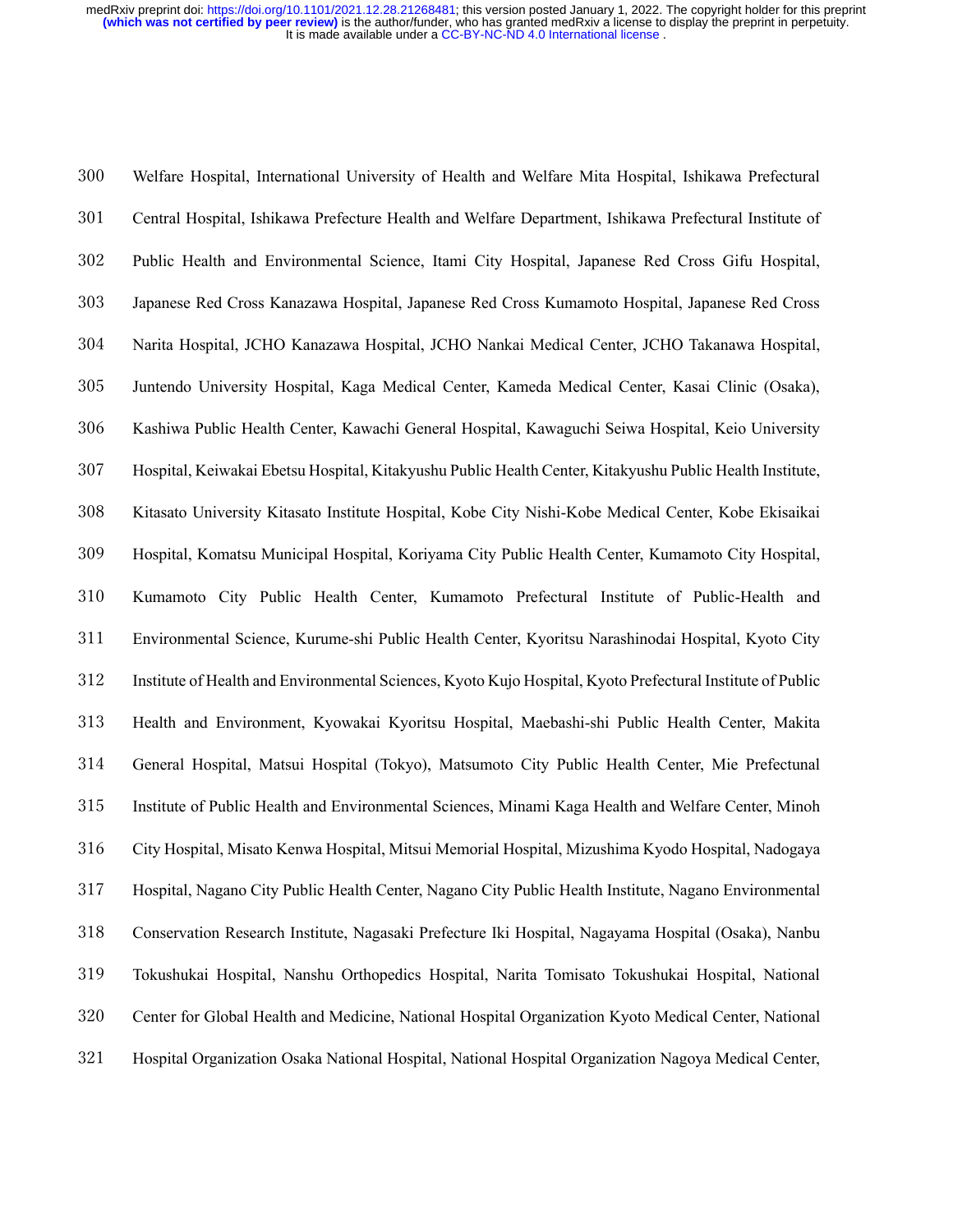Niigata City Health Center, Niigata Prefectural Institute of Public Health and Environmental Sciences, Nippon Medical School Chiba Hokusoh Hospital, Nishinomiya City Public Health Center, Nitta ENT clinic, Obihiro Dai-ichi Hospital, Obihiro Health Center, Oita City Public Health Center, Oita Kouseiren Tsurumi Hospital, Oita Prefectural Institute of Health and Environment, Okayama Kyoritsu Hospital, Osaka Medical and Pharmaceutical University Hospital, Saiseikai Kanazawa Hospital, Saiseikai Moriyama Municipal Hospital, Saiseikai Yamaguchi Hospital, Saitama City Hospital, Saitama Nishi Kyodo Hospital, Sakura General Hospital (Aichi), Sakura Hospital (Kumamoto), Sapporo Public Health Office, Sasebo City General Hospital, Shibuya Clinic (Ishikawa), Shimane Prefectural Institute of Public Health and Environmental Science, Shimonoseki City Hospital, Shimonoseki Public Health Center, Shin Komonji Hospital, Shin-Yamanote Hospital, Shonan Daiichi Hospital, Suginami Public Health Center, Sumida Ward Public Health Center, Takasaki General Public Health Center, Tama Nambu Chiiki Hospital, Tamashima Central Hospital, Tochigi Prefectural Institute of Public Health and Environmental Science, Tokyo Medical and Dental University Medical Hospital, Tokyo Metropolitan Geriatric Hospital and Institute of Gerontology, Tokyo Metropolitan Institute of Public Health, Tokyo Women's Medical University Adachi Medical Center, Tonan Hospital, Tsuchiya General Hospital, Tsukuba Central Hospital, Tsurukawa Sanatorium Hospital, Ueda Health and Welfare Office, Utsunomiya City Institute of Public Health and Environment, and Yamanashi Prefectural Institute for Public Health and Environment. We also thank GISAID for the platform to share and compare our data with data submitted globally.

#### **Author contributions**

Conceptualization, SF, YT, TS; Methodology, SMi, TA, SF, YA, SMo, HKi, KM, HKa, SI; Investigation,

SMi, TA, YA, SMo, HKi, TK, SS, AA, RK, SY, YKu, TY, KI, EP, YI, YKa, MT, HKa, SI, NI, NS, KT,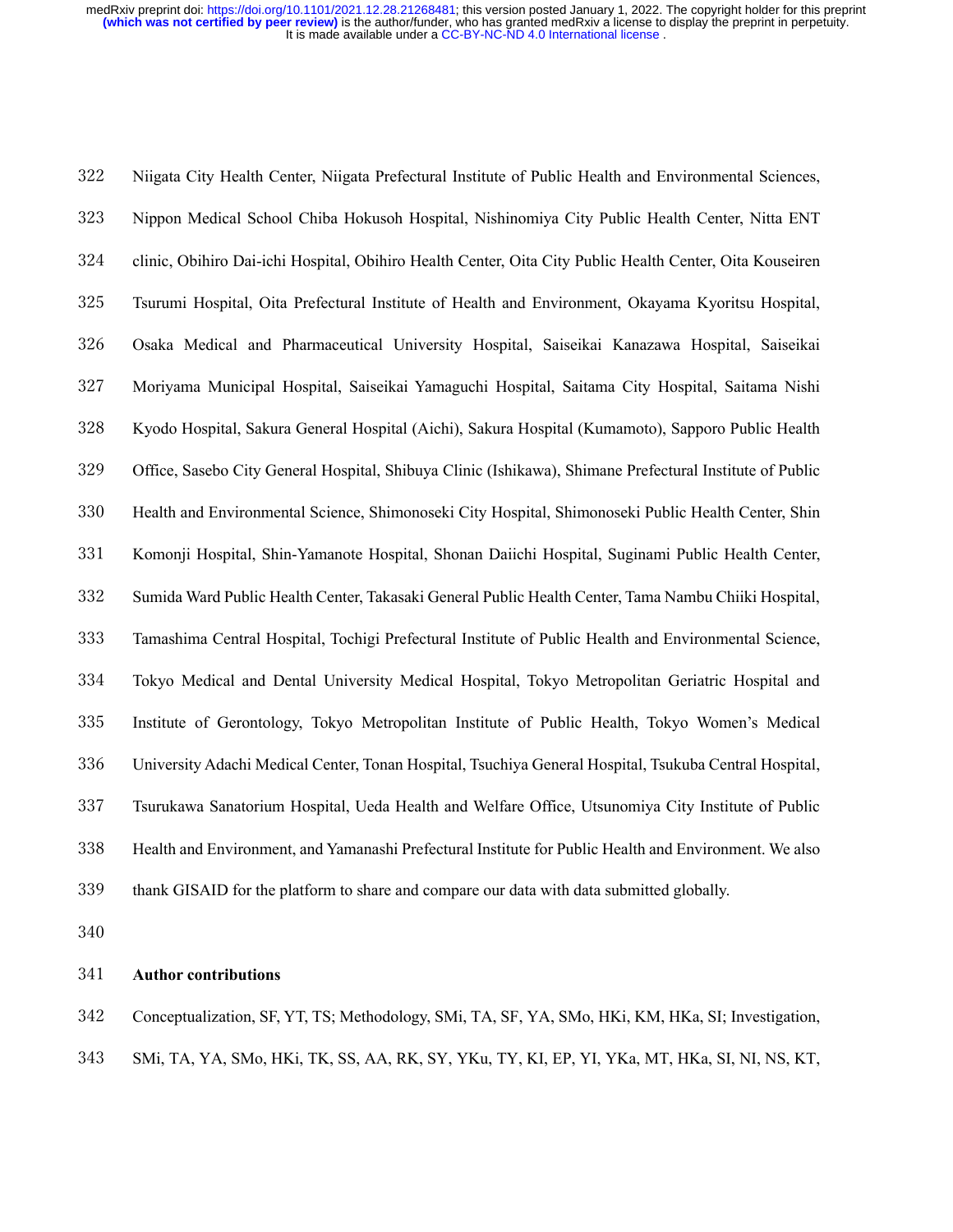| 344 SO, TH, AU, NK, SW, KN, YS, TM, KM; Writing - Original Draft, SMi, TA, YA, SMo, HKi, SF, YT, |  |  |  |
|--------------------------------------------------------------------------------------------------|--|--|--|
|                                                                                                  |  |  |  |

- TS; Writing Review & Editing, SMi, TA, YA, SMo, HKi, TK, SS, HKa, SI, AA, RK, SY, YKu, TY, KI,
- EP, YI, YKa, MT, NI, NS, KT, SO, TH, AU, NK, SW, KN, YS, TM, HH, HE, KM, SF, YT, TS;
- Visualization, SMi; Supervision, HH, HE, KM, SF, YT, TS; Project Administration, SF, YT, TS; Funding
- Acquisition, KM, YT, TS. SMi performed statistical analyses. SF, YT and TS had unrestricted access to
- all data. SMi, TA, YA, SMo, HKi, SF, YT, and TS prepared the first draft of the manuscript, which was
- reviewed and edited by all other authors. All authors agreed to submit the manuscript, read and approved
- the final draft, and take full responsibility of its content including the accuracy of the data and statistical
- analysis.
- 

#### **Declaration of interests**

- The authors declare no competing interests.
- 
-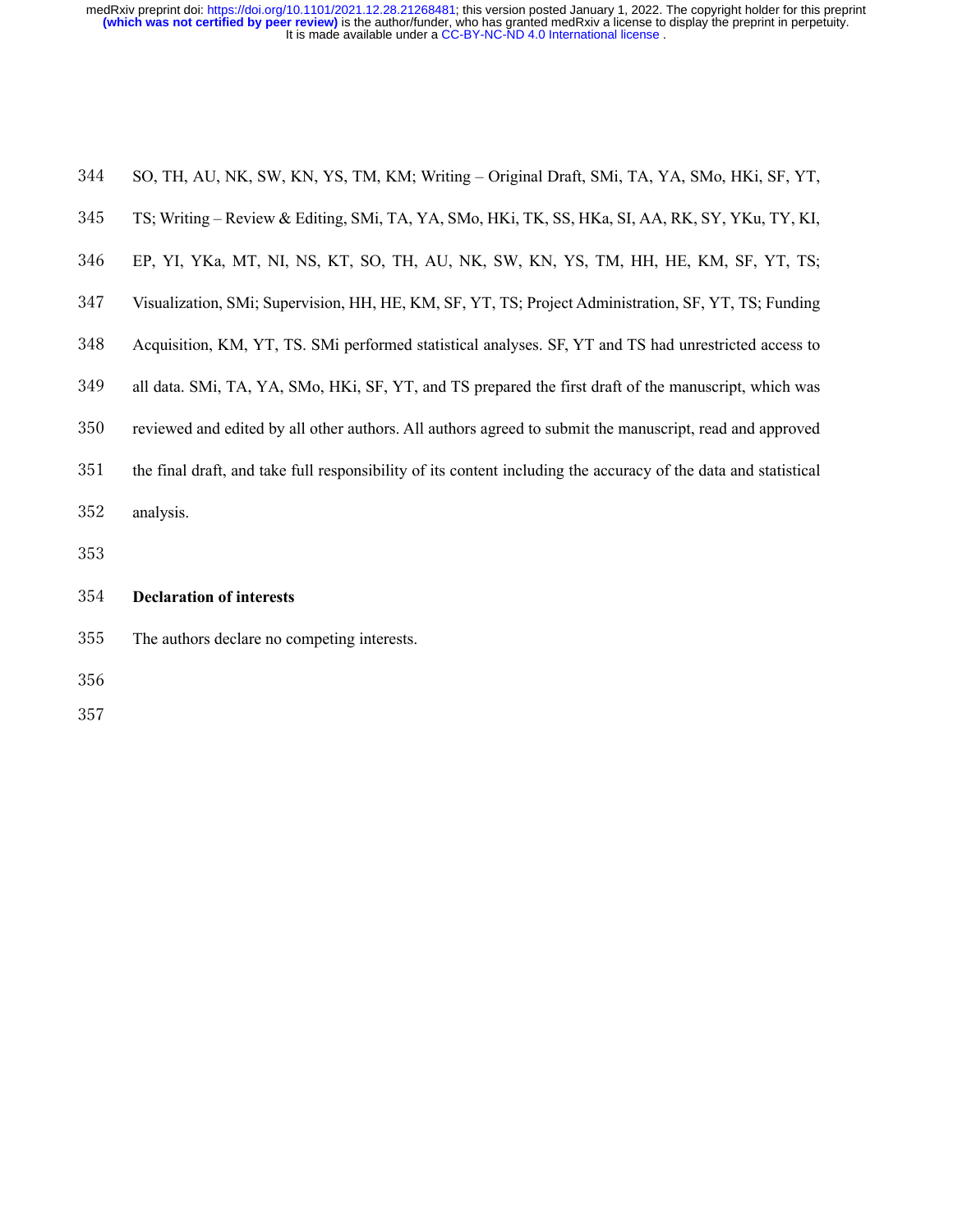#### 358 **Figures**





360 **Figure 1.** *High resistance of SARS-CoV-2 Omicron variant to neutralizing antibodies from mRNA*  361 *vaccinees* (A, B) Neutralization titers (NTs) of early vaccinee serums against variants of SARS-CoV-2 362 pseudoviruses (A) and live viruses (B). (C, D) Neutralization titers of late vaccinee serums against variants 363 of SARS-CoV-2 pseudoviruses (C) and live viruses (D). Data from the same serum are connected with  $364$  lines, and the mean  $\pm 95\%$  CI of each serum titer is presented. The titers between the ancestral and variants 365 were compared using the one-way ANOVA with Dunnett's test; \*\*\*\**p* <0.0001. Fold-reductions are 366 indicated above columns in statistically significant cases. 367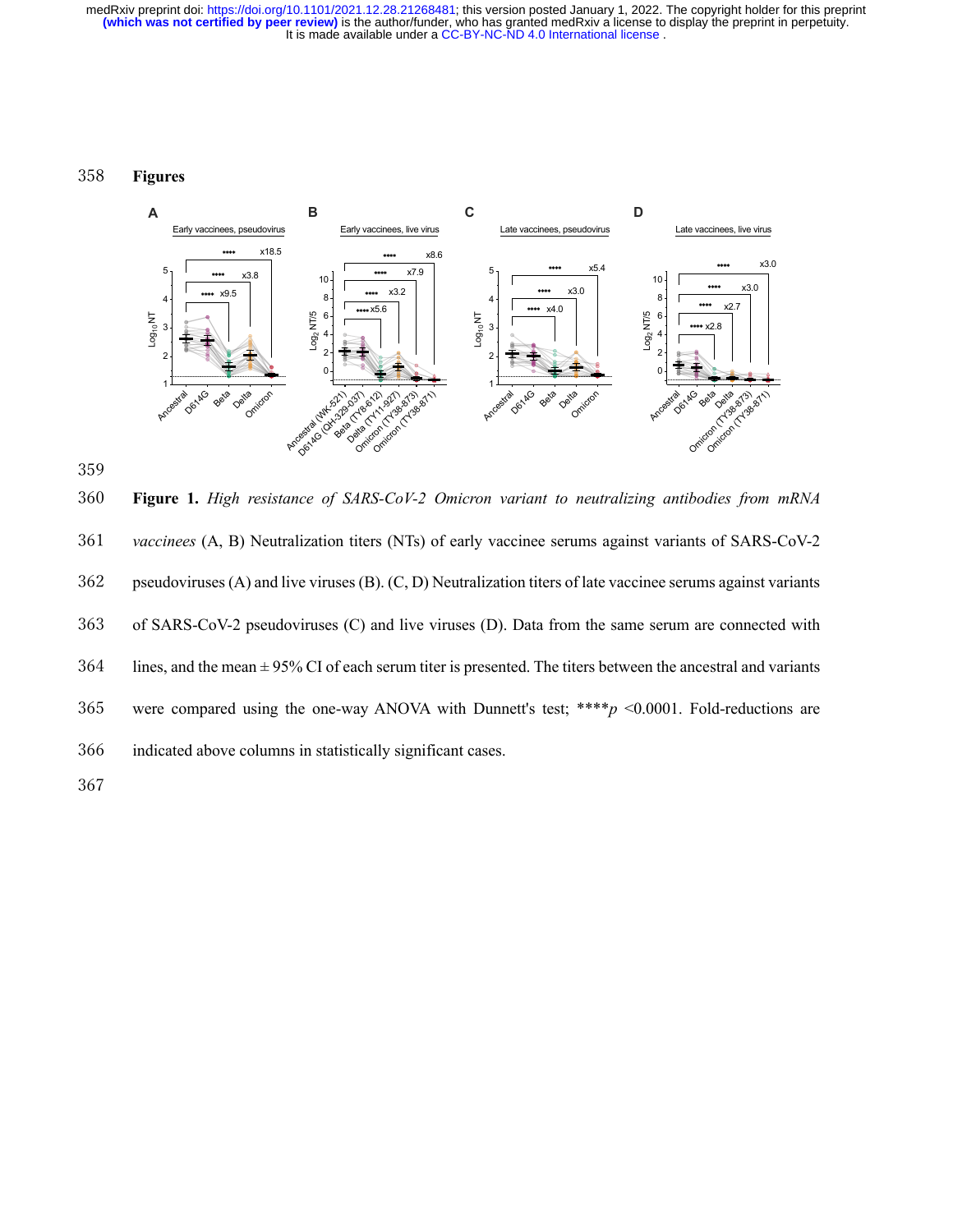

368

369 **Figure 2.** *Cross-neutralization to the Omicron variant by sera from individuals who experienced mRNA*  370 *vaccine breakthrough Alpha or Delta variant infections* (A, B) Neutralization titers of vaccine-371 breakthrough case serums against variants of SARS-CoV-2 pseudoviruses (A) and live viruses (B). Data  $372$  from the same serum are connected with lines, and the mean  $\pm$  95% CI of each serum titer is presented. 373 The titers between the ancestral and variants were compared using the one-way ANOVA with Dunnett's 374 test; \*\*\*\**p* <0.0001. Fold-reductions are indicated above columns in statistically significant cases. (C, D) 375 Comparison of the neutralization titers between background variant types of breakthrough infection 376 against variants of SARS-CoV-2 pseudo-viruses (C) and live viruses (D). The titers between the 377 background variants types were compared using the two-way ANOVA with Sidak's test; \**p* <0.05, \*\**p*  378 <0.01. Fold-increases are indicated above columns in statistically significant cases. (E) Timeline of sample **Figure 2**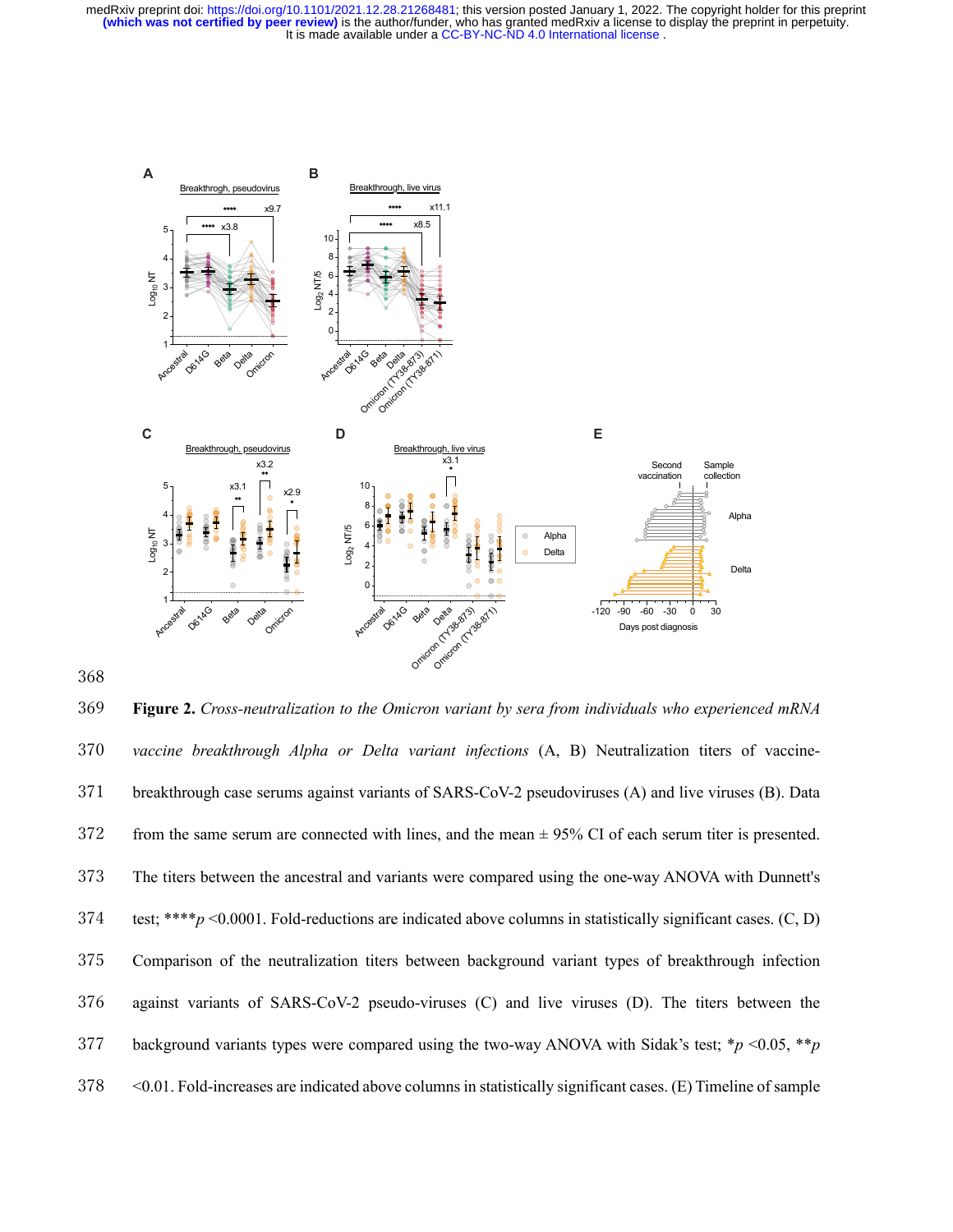- collection in vaccine breakthrough individuals: Alpha (n=15) and Delta (n=15). Timing from second
- vaccination to sample collection are indicated as line-connected circles. Day 0 (dotted line) indicates the
- day of COVID-19 diagnosis.
-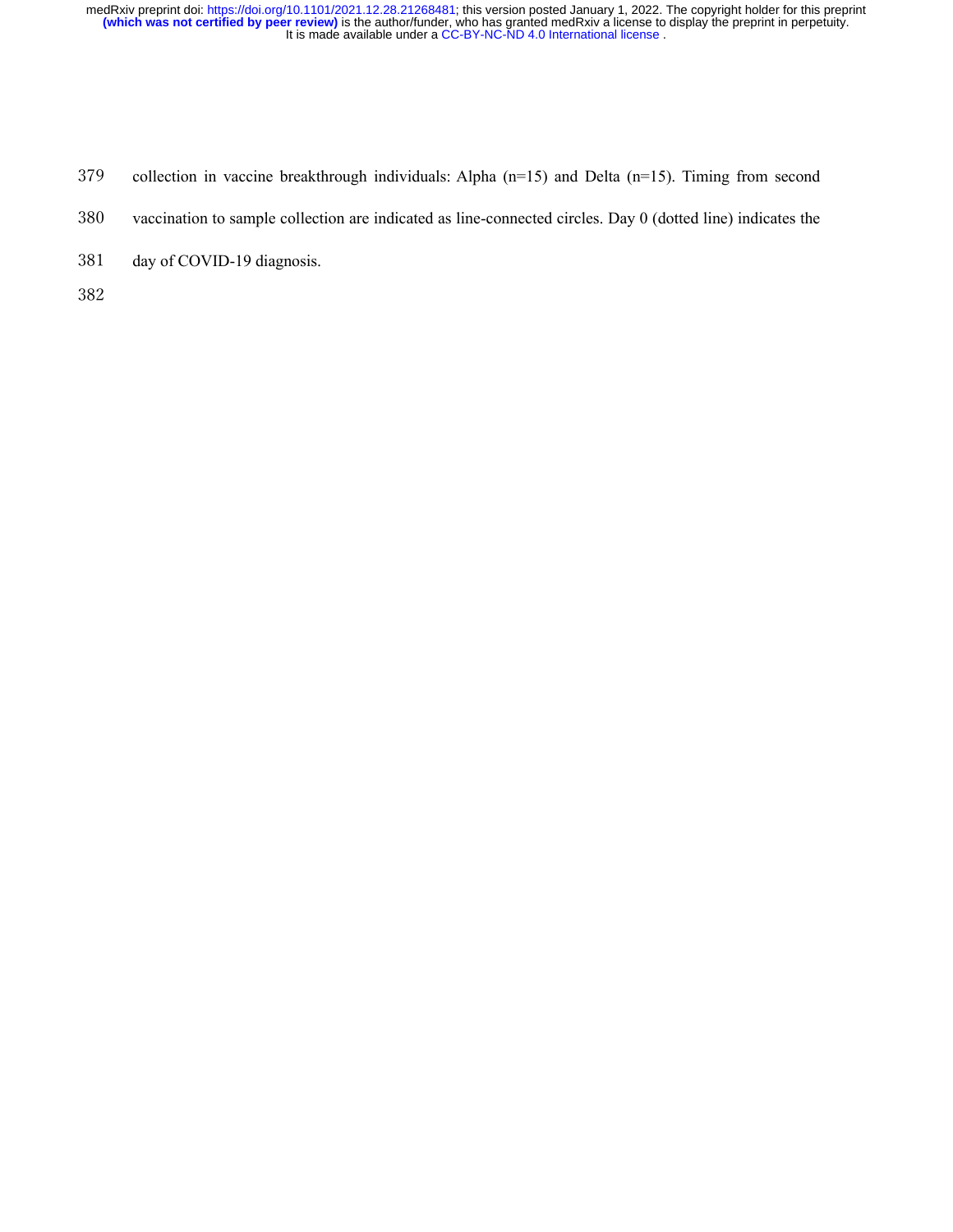

384 **Figure 3.** *Positive correlation between cross-neutralization activity against SARS-CoV-2 variants and*  385 *interval between vaccination and breakthrough infection* (A-K) Correlation between interval from

383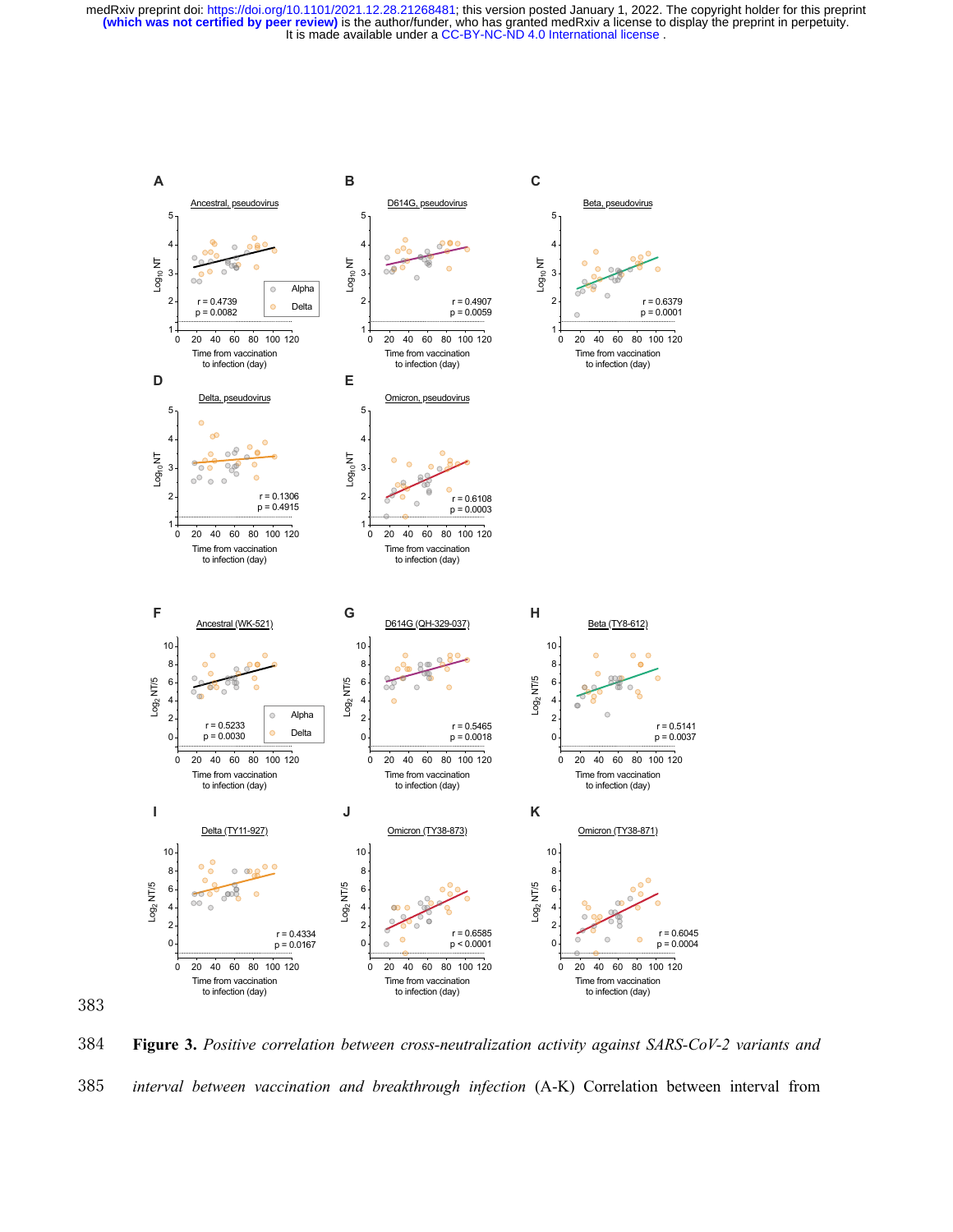- vaccination to breakthrough infection and the neutralization titers of the serums against variants of SARS-
- CoV-2 pseudoviruses (A-E) and live viruses (F-K). The correlation plots represent against ancestral (A,
- F), D614G (B, G), Beta (C, H), Delta (E, I), and Omicron (F, J, K) pseudo and live viruses, respectively.
- The regression line, Pearson correlation *r* value, and *p* value are shown.
-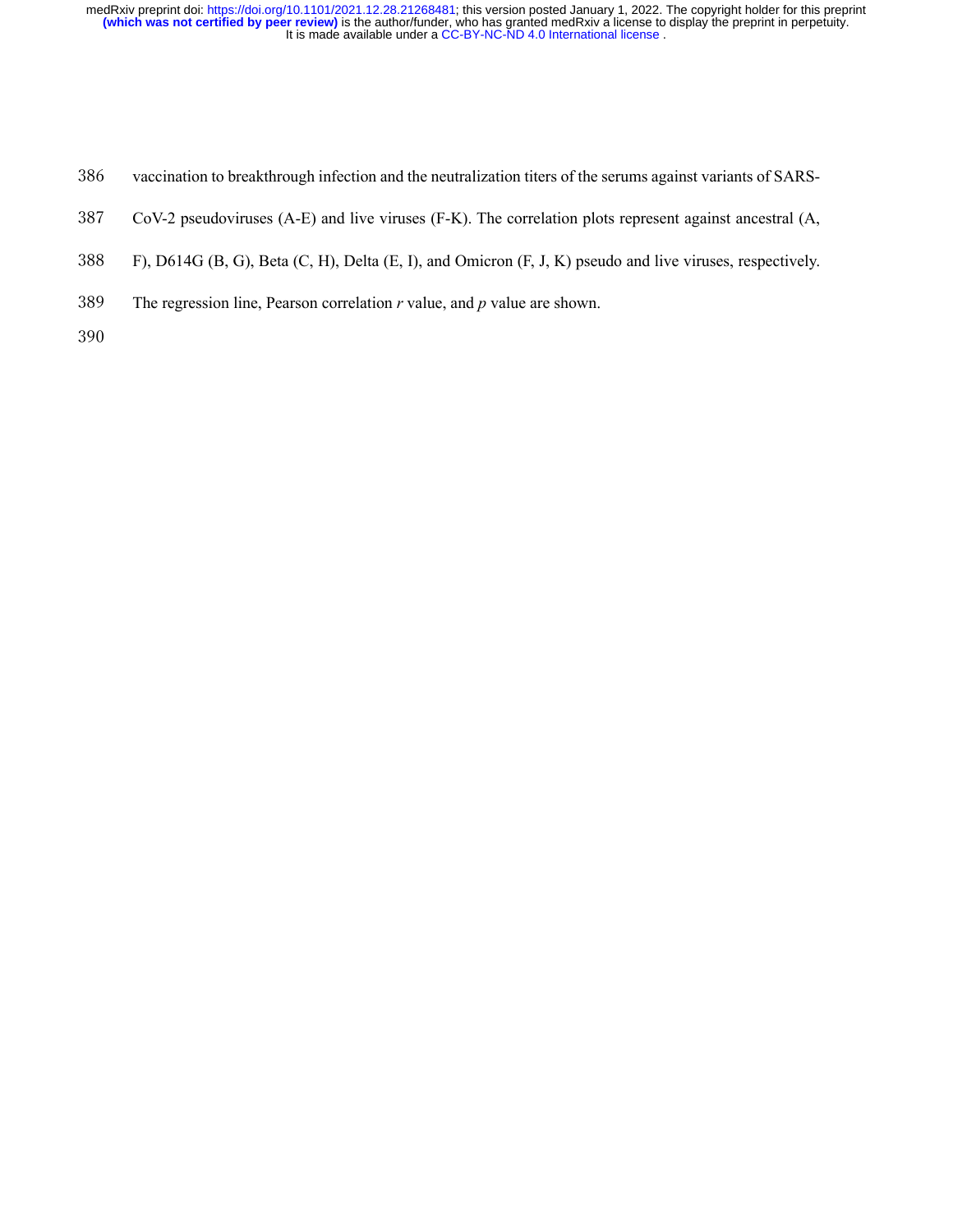

391

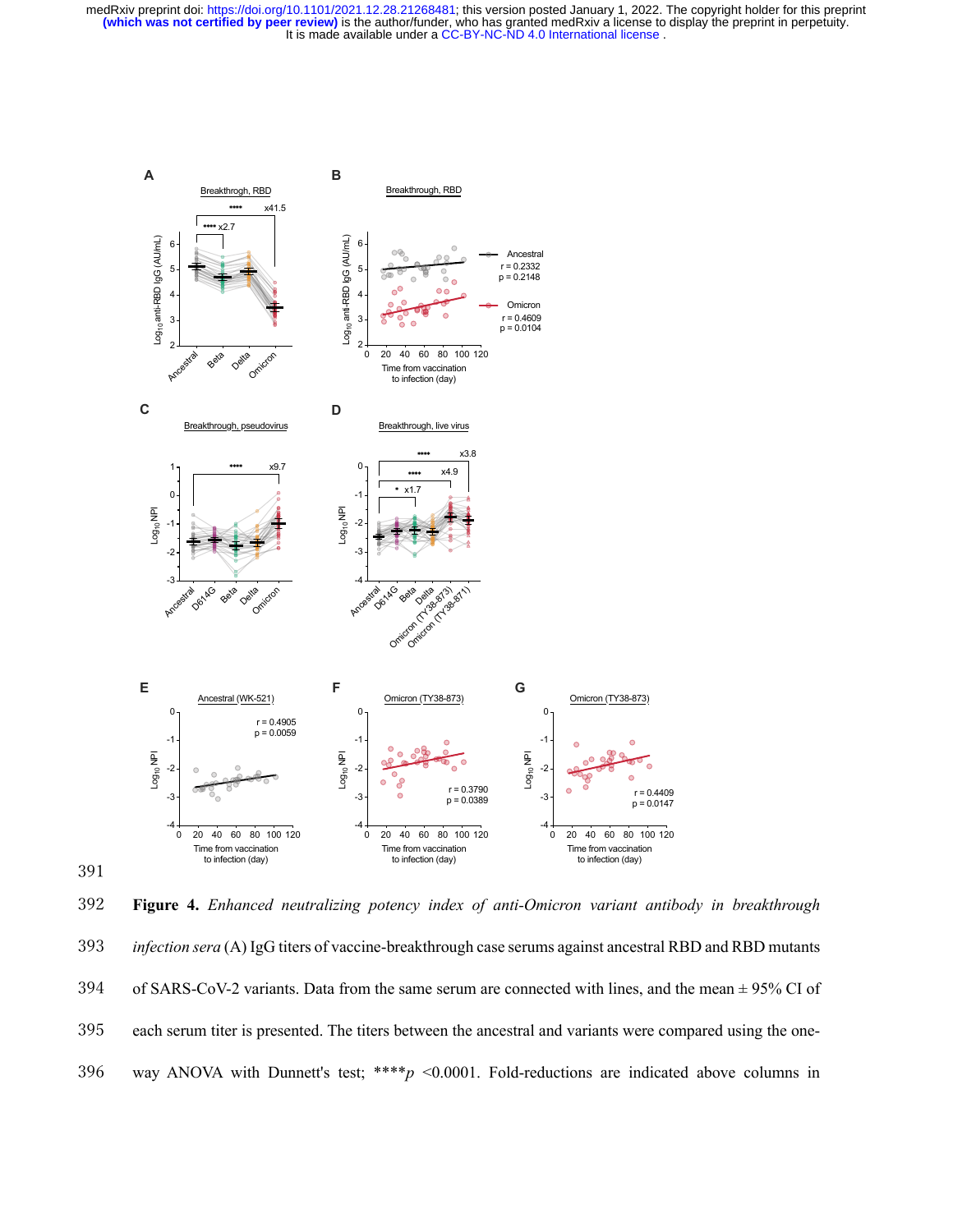| 397 | statistically significant cases. (B) Correlation between interval from vaccination to breakthrough infection        |
|-----|---------------------------------------------------------------------------------------------------------------------|
| 398 | and the IgG titers of the serums against the ancestral (gray) and Omicron (red) RBDs. The regression line,          |
| 399 | Pearson correlation r value, and p value are shown. $(C, D)$ Neutralization potency index (NPI) of vaccine-         |
| 400 | breakthrough case serums against variants of SARS-CoV-2 pseudoviruses (C) and live viruses (D). Data                |
| 401 | from the same serum are connected with lines, and the mean $\pm$ 95% CI of each serum titer is presented.           |
| 402 | The titers between the ancestral and variants were compared using the one-way ANOVA with Dunnett's                  |
| 403 | test; * $p$ <0.05, **** $p$ <0.0001. Fold-increases are indicated above columns in statistically significant cases. |
| 404 | (E-G) Correlation between interval from vaccination to breakthrough infection and the NPI of the serums             |
| 405 | against ancestral and Omicron variants of SARS-CoV-2 live viruses. The correlation plots represent                  |
| 406 | against ancestral (E) and Omicron (F, G) live viruses, respectively. The regression line, Pearson correlation       |
| 407 | $r$ value, and $p$ value are shown.                                                                                 |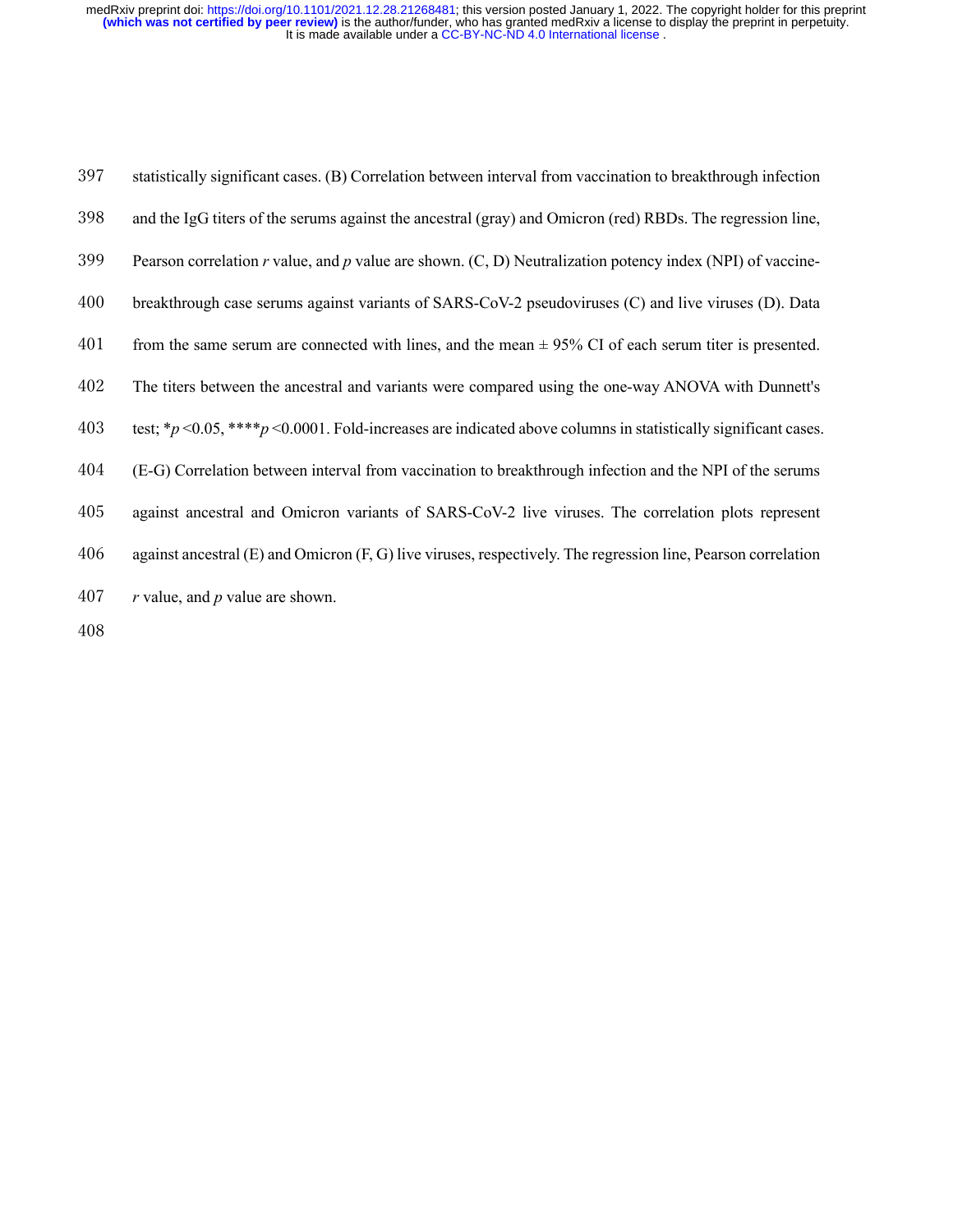#### 409 **Supplemental information**



410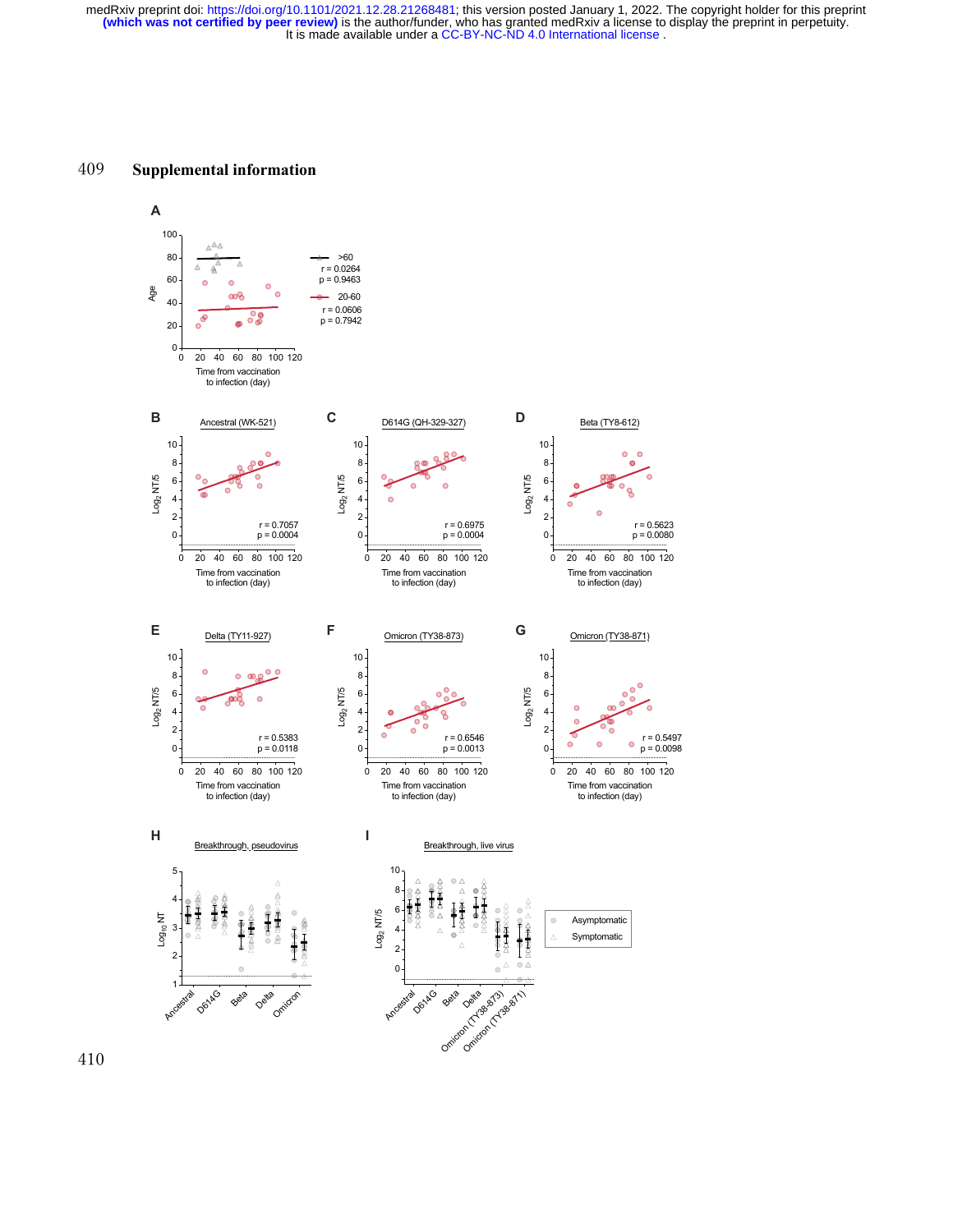- *Related to Figure 3* (A) Correlation of age of the individuals with time interval from vaccination to
- breakthrough infection. Data were stratified by age (20-60 or >60 years). (B-F) Correlation between
- interval from vaccination to breakthrough infection and the neutralization titers of the serums against
- variants of SARS-CoV-2 live viruses in the 20-60 years individuals. The correlation plots represent against
- ancestral (B), D614G (C), Beta (D), Delta (E), and Omicron (F, G) live viruses, respectively. The
- regression line, Pearson correlation *r* value, and *p* value are shown. (H, I) Comparison of the neutralization
- titers between the asymptomatic and symptomatic cases against variants of SARS-CoV-2 pseudoviruses
- (H) and live viruses (I). The titers between the asymptomatic and symptomatic cases were compared using
- the two-way ANOVA; *p* =0.1598 (H), *p* =0.4710 (I).
- 
-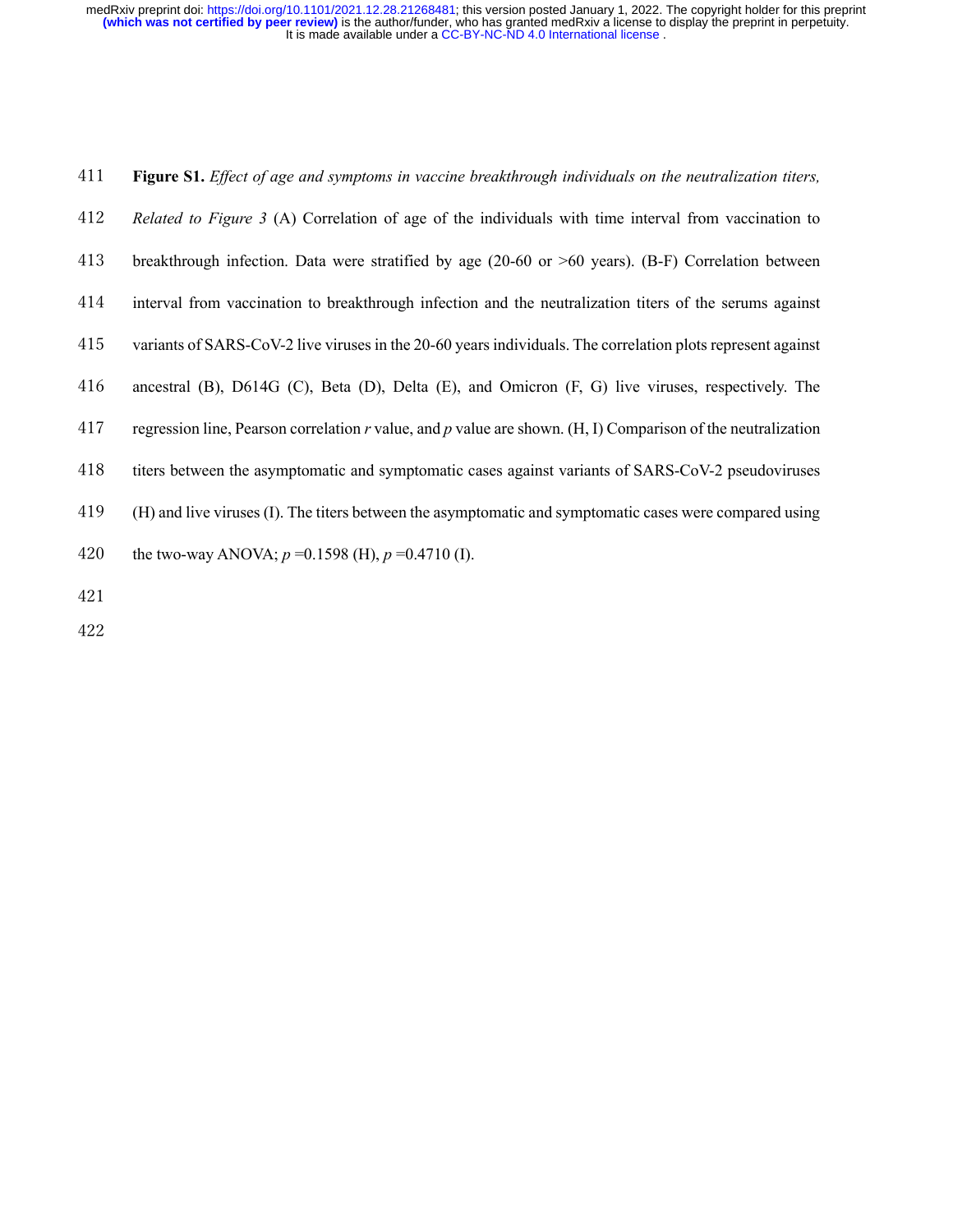|                           | <b>Vaccinated only</b> | <b>Breakthrough</b><br>infection | <b>Breakthrough</b><br>infection | <b>Breakthrough</b><br>infection |  |
|---------------------------|------------------------|----------------------------------|----------------------------------|----------------------------------|--|
|                           |                        | (AII)                            | (Alpha<br>variant                | (Delta<br>variant                |  |
|                           |                        |                                  | infection)                       | infection)                       |  |
| Number of subjects        | 20                     | 30                               | 15                               | 15                               |  |
| Age, y                    | 42 (33-48)             | $46(26-71)$                      | $36(22-58)$                      | 55 (30-76)                       |  |
| Male sex                  | 4(20.0)                | 10(33.3)                         | 1(6.7)                           | 9(60.0)                          |  |
| <b>Vaccine</b>            | <b>BNT162b2</b><br>(2) | <b>BNT162b2</b><br>(2)           | BNT162b2 (2 doses)               | BNT162b2 (2 doses)               |  |
|                           | doses)                 | doses)                           |                                  |                                  |  |
| Severity                  |                        |                                  |                                  |                                  |  |
| Asymptomatic              | N/A                    | 9(30.0)                          | 8(53.3)                          | 1(6.7)                           |  |
| Mild                      | N/A                    | 17(56.7)                         | 7(46.7)                          | 10(66.7)                         |  |
| Moderate*                 | N/A                    | 4(13.3)                          | 0(0.0)                           | 4(26.7)                          |  |
| Dose interval (days)      | $21(21-21)$            | $21(21-21)$                      | $21(20-21)$                      | $21(21-21)$                      |  |
| Infection<br>to<br>sera   | N/A                    | $13(11-15)$                      | $15(11-18)$                      | $12(10-13)$                      |  |
| collection (days)         |                        |                                  |                                  |                                  |  |
| Dose 2 to infection       | N/A                    | $55(35-74)$                      | 53 $(25-62)$                     | $64(35-84)$                      |  |
| (days)                    |                        |                                  |                                  |                                  |  |
| Dose 2 to sera collection | Early: 31.5 (29-34)    | 72 (46-91)                       | $72(36-75)$                      | 74 (46-96)                       |  |
| (days)                    | Late: 150.5 (148.25-   |                                  |                                  |                                  |  |
|                           | 152.75)                |                                  |                                  |                                  |  |
| Period of infection       | N/A                    | April 30-August                  | April 30-August 14,              | June 18-August 31,               |  |
|                           |                        | 31, 2021                         | 2021                             | 2021                             |  |

## 423 **Supplemental Table 1. Characteristics of participants in this study**

424 Median (interquartile range) or n (%)

425 \*Moderate includes individuals who required oxygen

426

427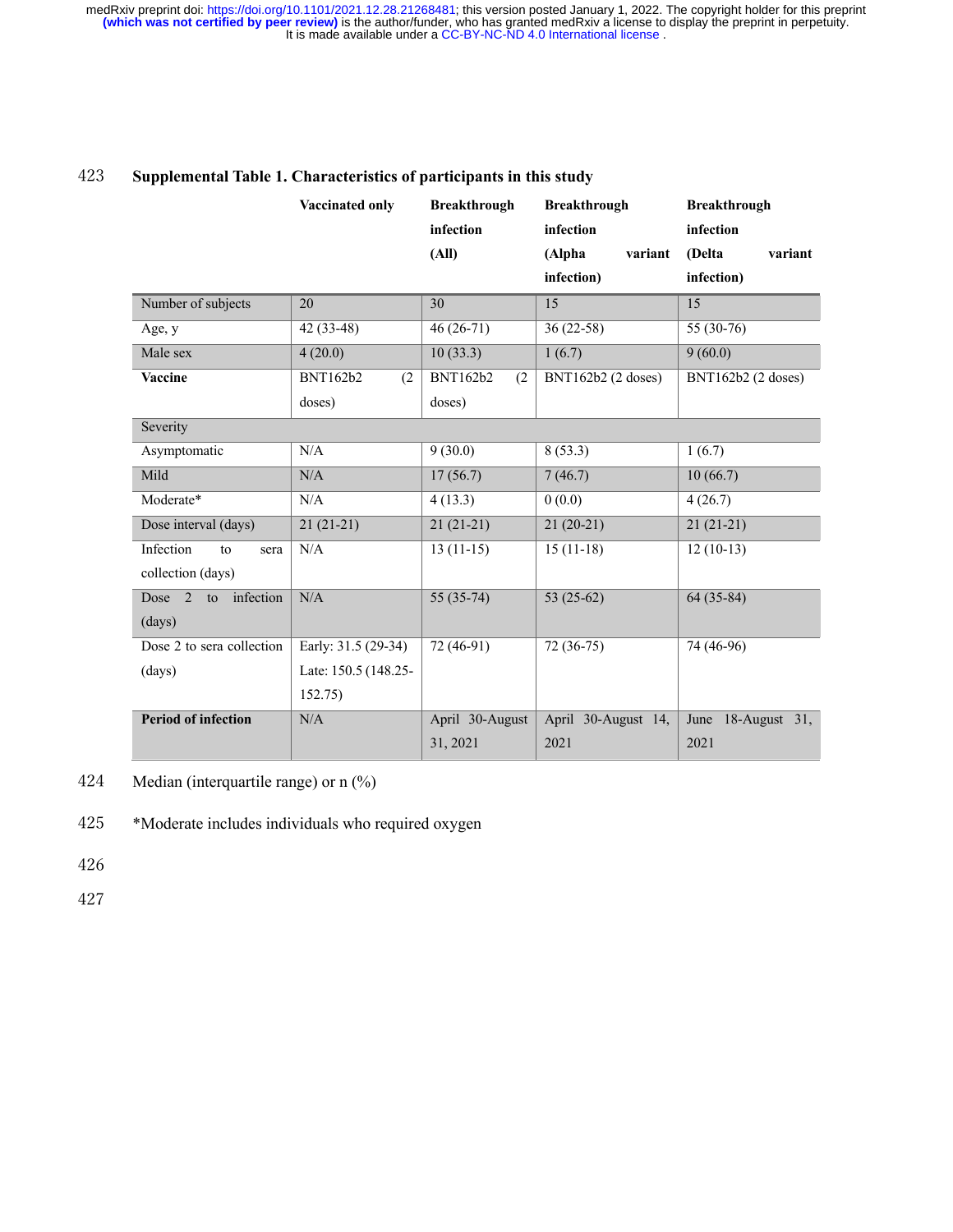#### **Methods**

#### *Human subjects and sampling*

 Human plasma samples obtained from vaccinated health care workers without infection, who received two doses of BNT162b2 (Pfizer/BioNTech) mRNA vaccine, were collected on approximately day 51 and day 161 after the first vaccination, with written informed consent prior to enrollment and ethics approval by the medical research ethics committee of the National Institute of Infectious Diseases (NIID) for the use of human subjects (#1321). Blood was collected in Vacutainer CPT tubes (BD Biosciences) and 435 centrifuged at 1800  $\times$  g for 20 min. Peripheral blood mononuclear cells (PBMCs) were suspended in 436 plasma and harvested into conical tubes, followed by centrifugation at  $300 \times g$  for 15 min. The plasma 437 was transferred into another conical tube, centrifuged at  $800 \times g$  for 15 min, and the supernatant transferred into another tube to completely remove PBMCs. Human serum samples obtained from breakthrough cases were also included in this study. Demographic information, vaccination status, and respiratory samples to determine the type of variant infected among breakthrough cases in this report were collected as part of the public health activity led by NIID under the Infectious Diseases Control Law and were published on the NIID website to meet statutory requirements. Sera were collected concurrently for clinical testing provided by NIID with patient consent, and neutralization assays for this report were performed using residual samples as a research activity with ethics approval by ethics approval from the medical research ethics committee of NIID for the use of human subjects (#1275) and informed consent. To examine neutralization, plasma and serum samples were heat-inactivated at 56℃ for 30 min before use.

*SARS-CoV-2 virus*

The SARS-CoV-2 ancestral strain WK-521 (lineage A, GISAID ID: EPI\_ISL\_408667), D614G strain QH-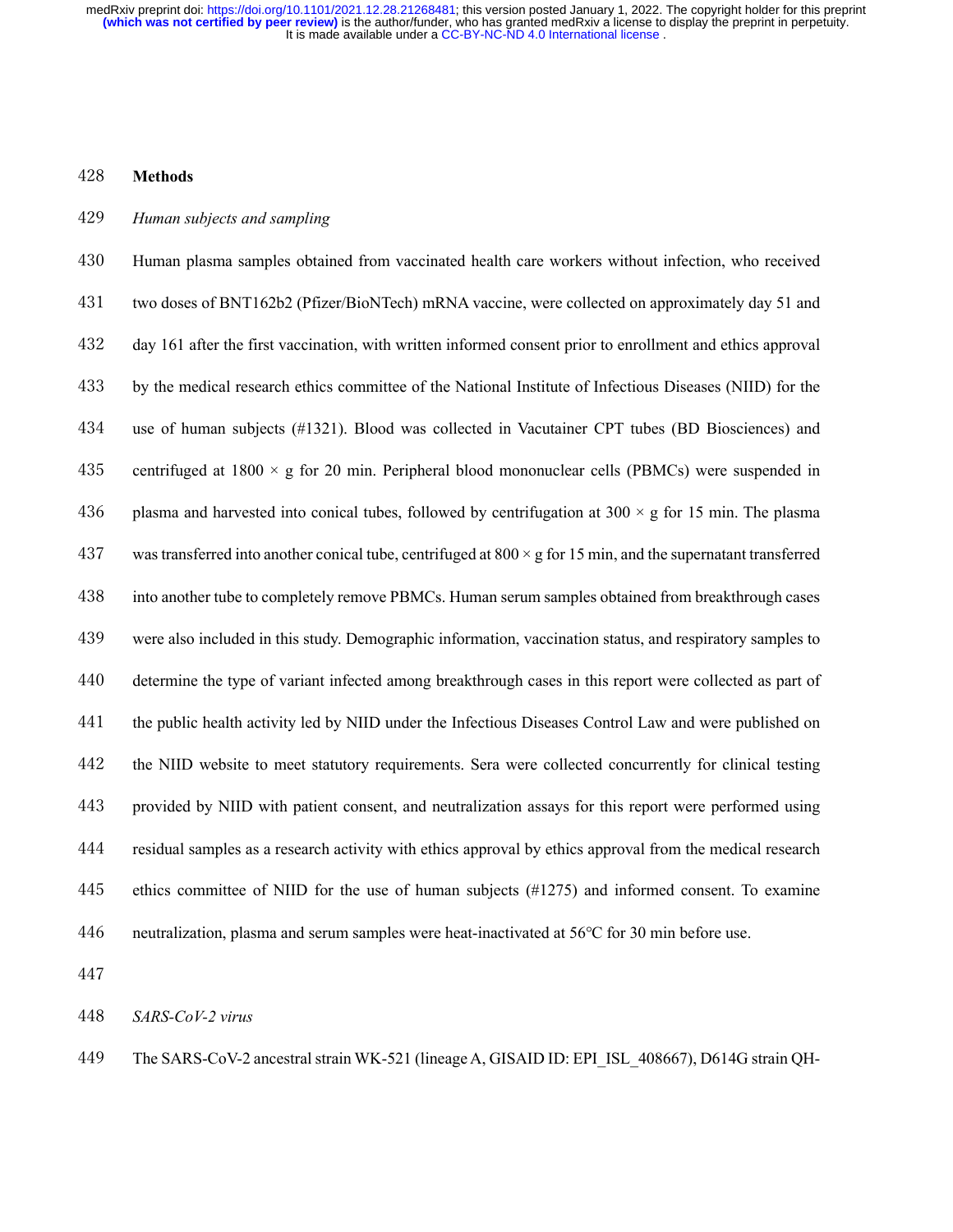| 450 | 329-037 (lineage B.1, GISAID: EPI ISL 529135), Beta variant TY8-612 (lineage B.1.351, GISAID:             |
|-----|-----------------------------------------------------------------------------------------------------------|
| 451 | EPI ISL 1123289), Delta variant TY11-927 (lineage B.1.617.2, GISAID: EPI ISL 2158617), and                |
| 452 | Omicron variant TY38-873 (lineage BA.1, GISAID: EPI ISL 7418017) and TY38-871 (lineage BA.1,              |
| 453 | GISAID: EPI ISL 7571618) were used in this study, which were isolated using VeroE6/TMPRSS2 cells          |
| 454 | at NIID with ethics approval by the medical research ethics committee of NIID for the use of human        |
| 455 | subjects (#1178). To isolate viruses belonging to the Omicron variant (TY38-873; GISAID ID:               |
| 456 | EPI ISL 7418017, and TY38-871; GISAID: EPI ISL 7571618), respiratory specimens, which were                |
| 457 | collected from individuals being screened at airport quarantine stations in Japan and then transferred to |
| 458 | NIID for whole genome sequencing, were subjected to viral isolation using VeroE6/TMPRSS2 cells at         |
| 459 | NIID. The TY38-871 virus harbors an additional R346K mutation.                                            |

*Cells*

 293T cells, obtained from American Type Culture Collection, were cultured in Dulbecco's modified Eagle medium (DMEM; FUJIFILM Wako Chemical, Kanagawa, Japan) supplemented with 10% fetal bovine serum at 37℃ and 5% CO2. Expi293F cells were maintained in the Expi293 expression medium (Thermo Fisher Scientific). VeroE6/TMPRSS2 cells (JCRB1819, Japanese Collection of Research Bioresources Cell Bank) were maintained in low glucose DMEM (Fujifilm) containing 10% heat-inactivated fetal bovine serum (Biowest), 1 mg/mL geneticin (Thermo Fisher Scientific), and 100 U/mL penicillin/streptomycin (Thermo Fisher Scientific) at 37°C supplied with 5% CO2.

*Recombinant RBD antigens*

Human codon-optimized sequences coding the SARS-CoV-2 RBD (amino acids: 331-529) with the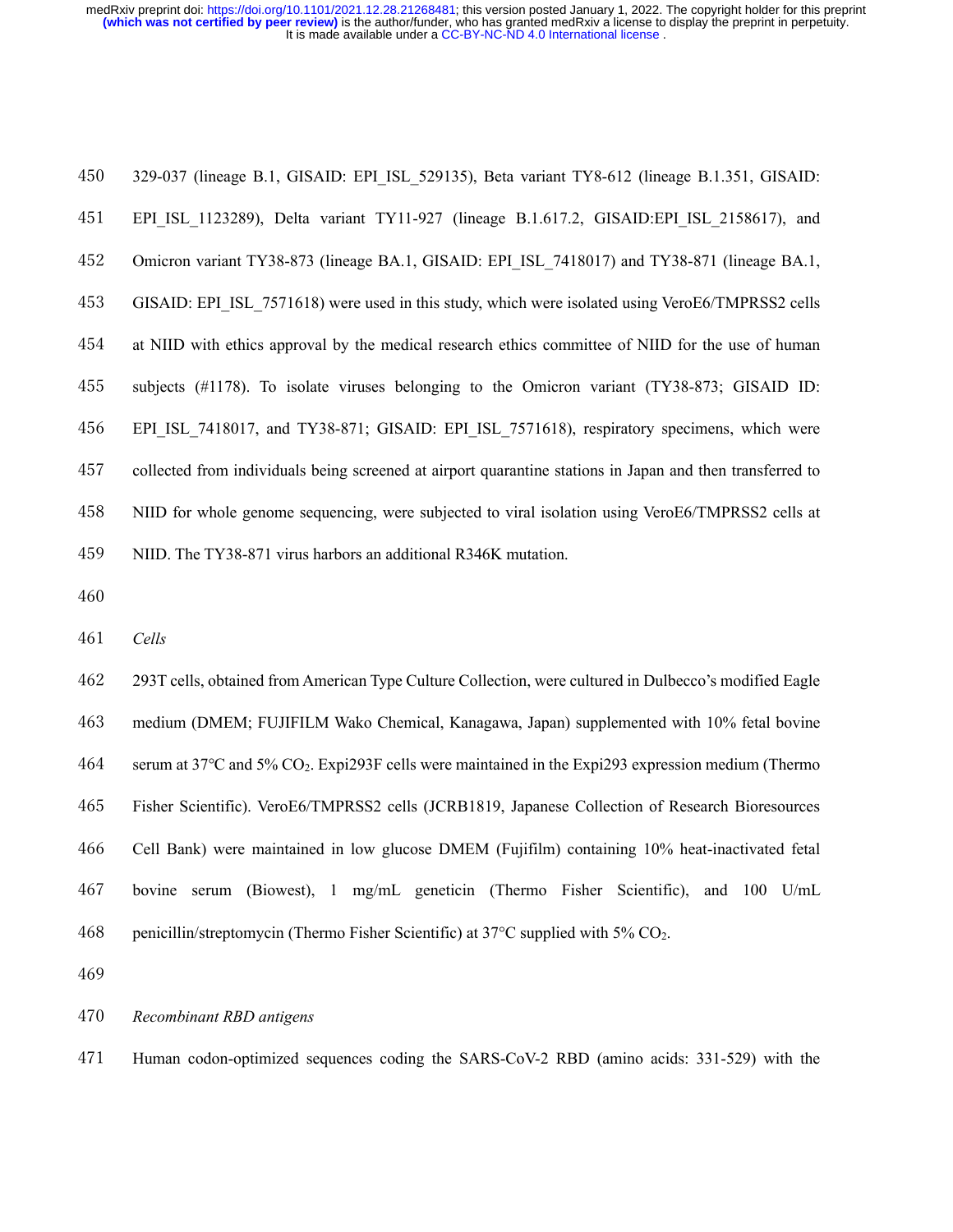following mutations were cloned into the mammalian expression vector pCAGGS: Beta, K417N / E484K / N501Y; Delta, L452R / T478K; Omicron, G339D / S371L / S373P / S375F / K417N / N440K / G446S / S477N / T478K / E484A / Q493R / G496S / Q498R / N501Y / Y505H. Recombinant Avi-tagged His- tagged proteins were produced using Expi293F cells, according to the manufacturer's instructions (Thermo Fisher Scientific), in the presence of the secreted BirA-Flag plasmid (Addgene) and biotin. Recombinant proteins were purified from the culture supernatant using Ni-NTA agarose (Qiagen). *Electrochemiluminescence immunoassay (ECLIA)*

 IgG titers for variant RBDs were measured using multiplex kits (Meso Scale Discovery) according to the manufacturer's instructions. Briefly, plates were coated with biotinylated RBDs premixed with linkers at 4℃ overnight. The plates were washed with phosphate-buffered saline supplemented with 0.05% Tween- 20 and incubated with the MSD Blocker A reagent (Meso Scale Discovery) at room temperature for 1 h with shaking. Plasma samples diluted with MSD Diluent 100 (Meso Scale Discovery) were added to the plates after washing, and the plates were incubated at room temperature for 2 h with shaking. The plates were washed and incubated with sulfo-tag-conjugated anti-human IgG (Meso Scale Discovery) at room temperature for 1 h with shaking. Finally, the plates were measured for electrochemiluminescence using MESOQuickPlex SQ 120 (Meso Scale Discovery) after washing and adding MSD Gold read buffer B (Meso Scale Discovery).

*VSV pseudovirus production*

 The VSV pseudovirus bearing SARS-CoV-2 spike proteins was generated as previously described (Tani et al., 2021). Briefly, the spike genes of the SARS-CoV-2 ancestral strain, D614G, Beta, and Delta variants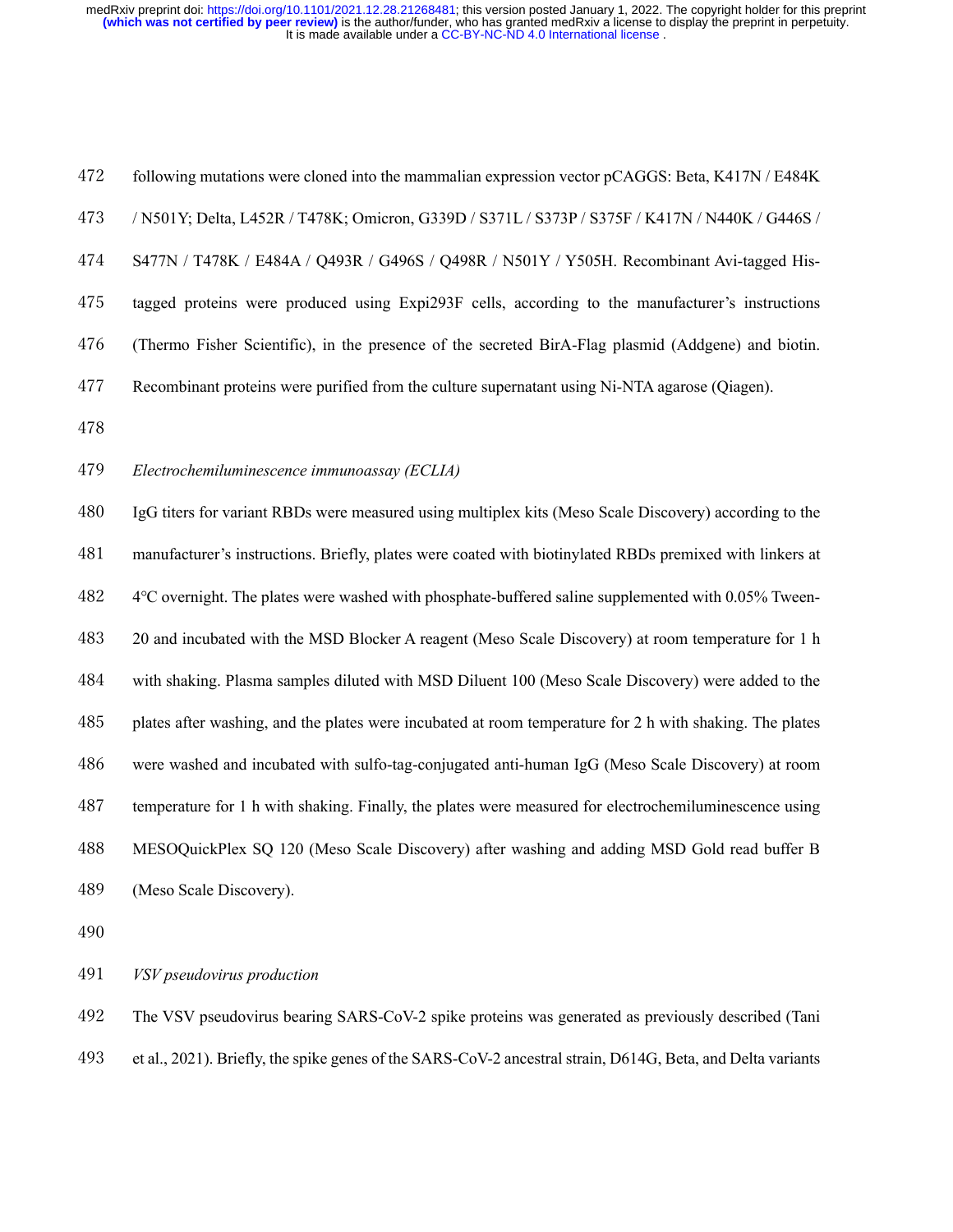were obtained from viral RNA extracted from SARS-CoV-2 strain WK-521 for ancestral strain, TY4-920 for D614G strain (lineage B.1.1, GISAID ID: EPI\_ISL\_2931303), TY8-612 for Beta, and TY11-927 for Delta, respectively, by RT-PCR using PrimeScript II High Fidelity One Step RT-PCR kit (Takara-Bio, Shiga, Japan). The spike gene of the SARS-CoV-2 Omicron variant was obtained from RNA extracted from nasopharyngeal swab specimens of patients infected with the SARS-CoV-2 Omicron variant (TY38- 873) by RT-PCR, as described above. The cytoplasmic 19 aa-deleted SARS-CoV-2 spike genes were cloned into the CAGGS/MCS expression vector. The spike sequence in the expression plasmids was confirmed by Sanger sequencing. 293T cells transfected with expression plasmids encoding the spike genes of SARS-CoV-2 ancestral strain, D614G, Beta, Delta, and Omicron variants were infected with G- complemented VSVΔG/Luc. After 24 h, the culture supernatants containing VSV pseudoviruses were 504 collected and stored at -80°C until use.

#### *VSV pseudovirus-based neutralization assay*

 Neutralization of SARS-CoV-2 pseudovirus was performed as previously described (Moriyama et al., 2021). Briefly, serially diluted plasma (five-fold serial dilution of the plasma from vaccinated participants, or eight-fold serial dilution of the plasma from breakthrough infected patients, starting at 1:10 dilution) was mixed with equal volume of the VSV pseudoviruses bearing SARS-CoV-2 spike protein and incubated at 37℃ for 1 h. The mixture was then inoculated into VeroE6/TMPRSS2 cells seeded on 96 well solid white flat-bottom plates (Corning). At 24 h post-infection, the infectivity of VSV pseudovirus was assessed by measuring luciferase activity using the Bright-Glo Luciferase Assay System (Promega, Madison, WI, USA) and GloMax Navigator Microplate Luminometer (Promega). The half-maximal inhibitory 515 concentration  $(IC_{50})$  is presented as the neutralization titer.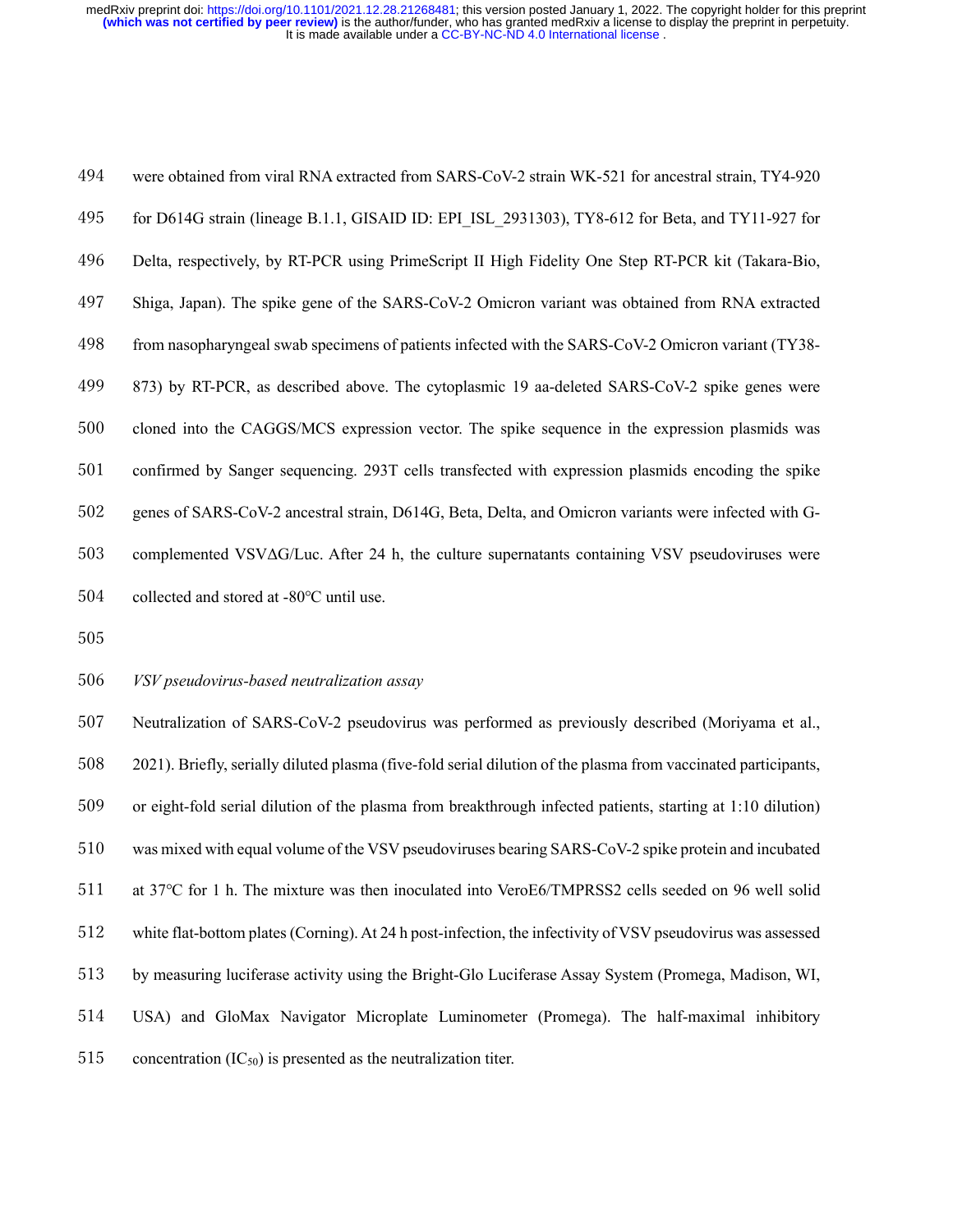#### *Live virus neutralization assay*

 Live virus neutralization assays were performed as previously described (Moriyama et al., 2021; Onodera et al., 2021). Briefly, plasma or serum samples were serially diluted (2-fold dilutions starting from 1:5) in high-glucose DMEM supplemented with 2% fetal bovine serum and 100 U/mL penicillin/streptomycin and were mixed with 100 TCID50 SARS-CoV-2 viruses, WK-521 (ancestral strain), QH-329-037 (D614G strain), TY8-612 (Beta variant), TY11-927 (Delta variant), TY38-873 (Omicron variant), and TY38-871 (Omicron variant), followed by incubation at 37°C for 1 h. The virus-plasma mixtures were placed on 524 VeroE6/TMPRSS2 cells (JCRB1819) seeded in 96-well plates and cultured at 37°C with 5% CO<sub>2</sub> for 5 days. After culturing, the cells were fixed with 20% formalin (Fujifilm Wako Pure Chemicals) and stained with crystal violet solution (Sigma-Aldrich). The mean cut-off dilution index with > 50% cytopathic effect from two to four multiplicate series is presented as the neutralizing titer. Assays on sera from vaccinated individuals without infection were performed in multiple independent laboratories within NIID to confirm the findings, with adjustments made using rabbit sera immunized with RBD (ancestral strain). Since sera from individuals who suffered from breakthrough infections were limited in quantity, the assay was performed once. All experiments using live viruses were performed in a biosafety level 3 laboratory at NIID, Japan.

*Ethical statement approval*

All samples, protocols, and procedures were approved by the Medical Research Ethics Committee of NIID

for the use of human subjects (Approval numbers 1178, 1275, 1316, and 1321).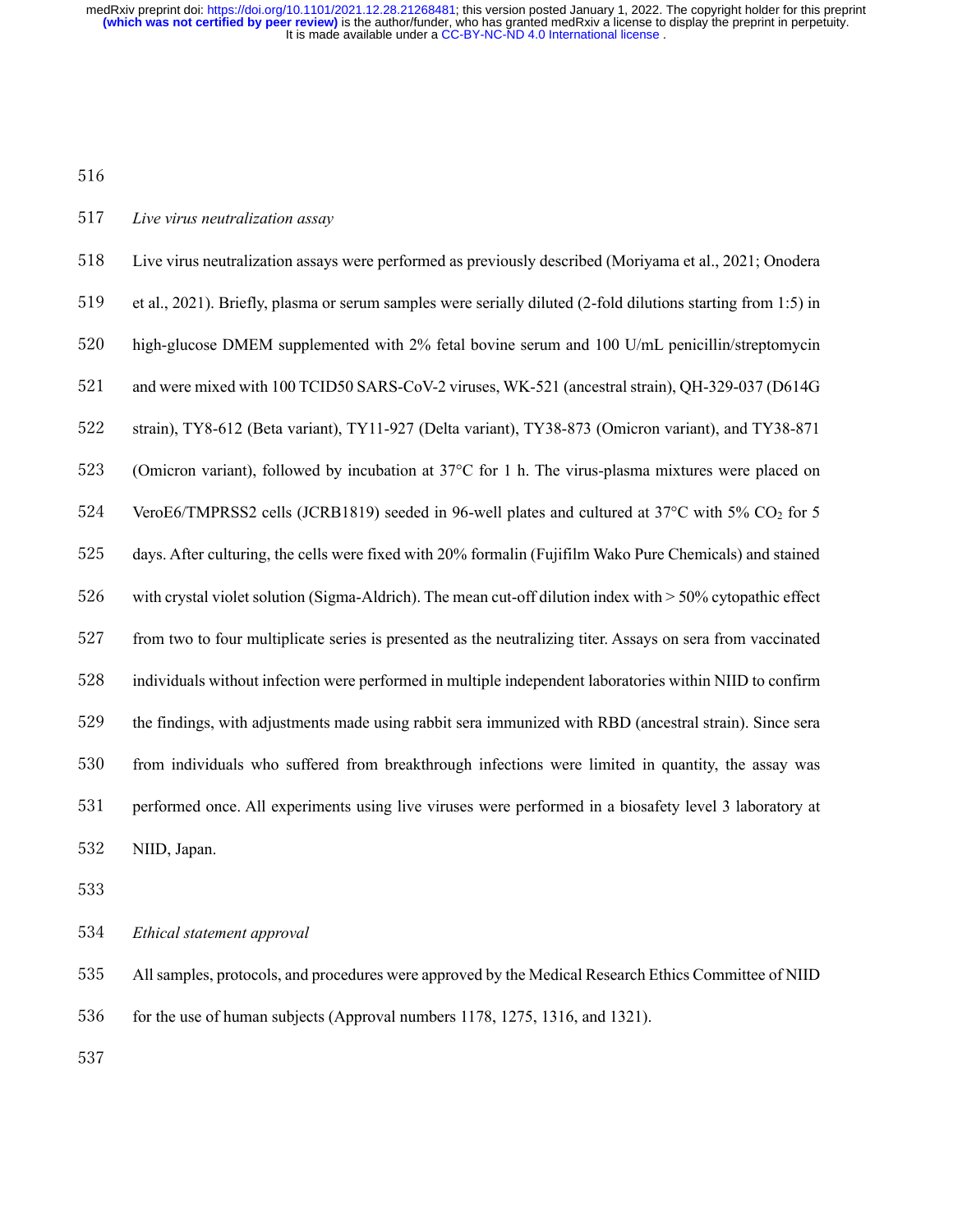### *Statistical analysis*

- Data analysis and visualization were performed using GraphPad Prism software. For statistical analysis,
- one-way ANOVA with Dunnett's test and two-way ANOVA with Sidak's test were used to compare the
- titers. The Pearson correlation coefficient was used to assess correlations between titers and time intervals.
- 542 Statistical significance was set at  $p < 0.05$ .
-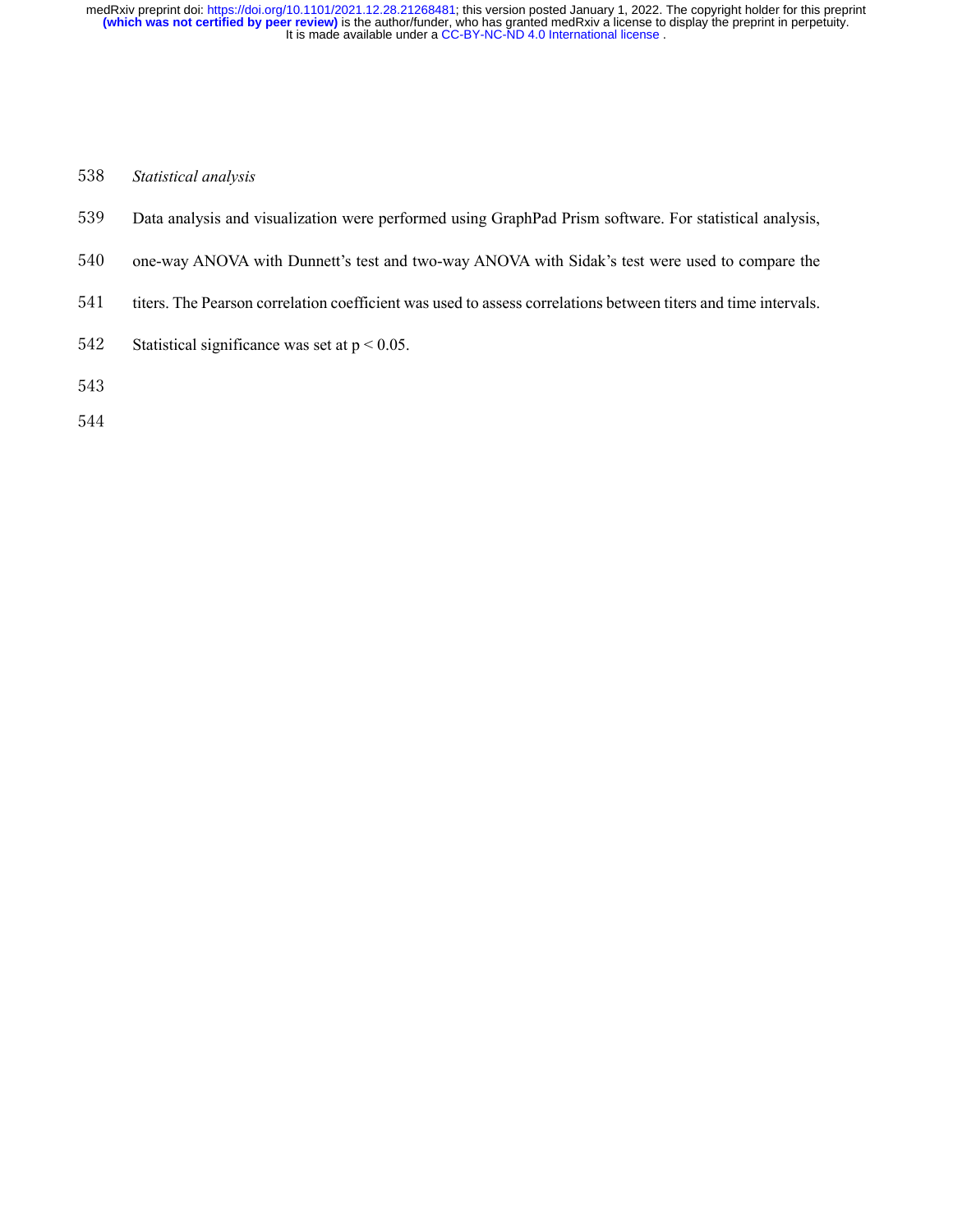#### **References**

- Andrews, N., Stowe, J., Kirsebom, F., Toffa, S., Rickeard, T., Gallagher, E., Gower, C., Kall, M., Groves,
- N., O'Connell, A.-M., et al. (2021). Effectiveness of COVID-19 vaccines against the Omicron (B.1.1.529) variant of concern.
- 
- Bates, T.A., McBride, S.K., Winders, B., Schoen, D., Trautmann, L., Curlin, M.E., and Tafesse, F.G. (2021).
- Antibody Response and Variant Cross-Neutralization After SARS-CoV-2 Breakthrough Infection. JAMA.
- Cameroni, E., Bowen, J.E., Rosen, L.E., Saliba, C., Zepeda, S.K., Culap, K., Pinto, D., VanBlargan, L.A.,
- De Marco, A., di Iulio, J., et al. (2021). Broadly neutralizing antibodies overcome SARS-CoV-2 Omicron
- antigenic shift. Nature.
- Carreno, J.M., Alshammary, H., Tcheou, J., Singh, G., Raskin, A., Kawabata, H., Sominsky, L., Clark, J.,
- Adelsberg, D.C., Bielak, D., et al. (2021). Activity of convalescent and vaccine serum against a B.1.1.529
- variant SARS-CoV-2 isolate.
- Cele, S., Jackson, L., Khoury, D.S., Khan, K., Moyo-Gwete, T., Tegally, H., San, J.E., Cromer, D.,
- Scheepers, C., Amoako, D., et al. (2021). Omicron extensively but incompletely escapes Pfizer BNT162b2
- neutralization. Nature.
- Dejnirattisai, W., Shaw, R.H., Supasa, P., Liu, C., Stuart, A.S.V., Pollard, A.J., Liu, X., Lambe, T., Crook,
- D., Stuart, D.I., et al. (2021). Reduced neutralisation of SARS-CoV-2 omicron B.1.1.529 variant by post-
- immunisation serum. Lancet.
- Doria-Rose, N.A., Shen, X., Schmidt, S.D., O'Dell, S., McDanal, C., Feng, W., Tong, J., Eaton, A.,
- Maglinao, M., Tang, H., et al. (2021). Booster of mRNA-1273 Vaccine Reduces SARS-CoV-2 Omicron
- Escape from Neutralizing Antibodies. MedRxiv.
- Edara, V.-V., Manning, K.E., Ellis, M., Lai, L., Moore, K.M., Foster, S.L., Floyd, K., Davis-Gardner, M.E.,
- Mantus, G., Nyhoff, L.E., et al. (2021). mRNA-1273 and BNT162b2 mRNA vaccines have reduced neutralizing activity against the SARS-CoV-2 Omicron variant.
- Eggink, D., Andeweg, S.P., Vennema, H., van Maarseveen, N., Vermaas, K., Vlaemynck, B., Schepers, R.,
- van Gageldonk-Lafeber, A.B., van den Hof, S., Reusken, C.B.E.M., et al. (2021). Increased risk of
- infection with SARS-CoV-2 Omicron compared to Delta in vaccinated and previously infected individuals,
- the Netherlands, 22 November to 19 December 2021.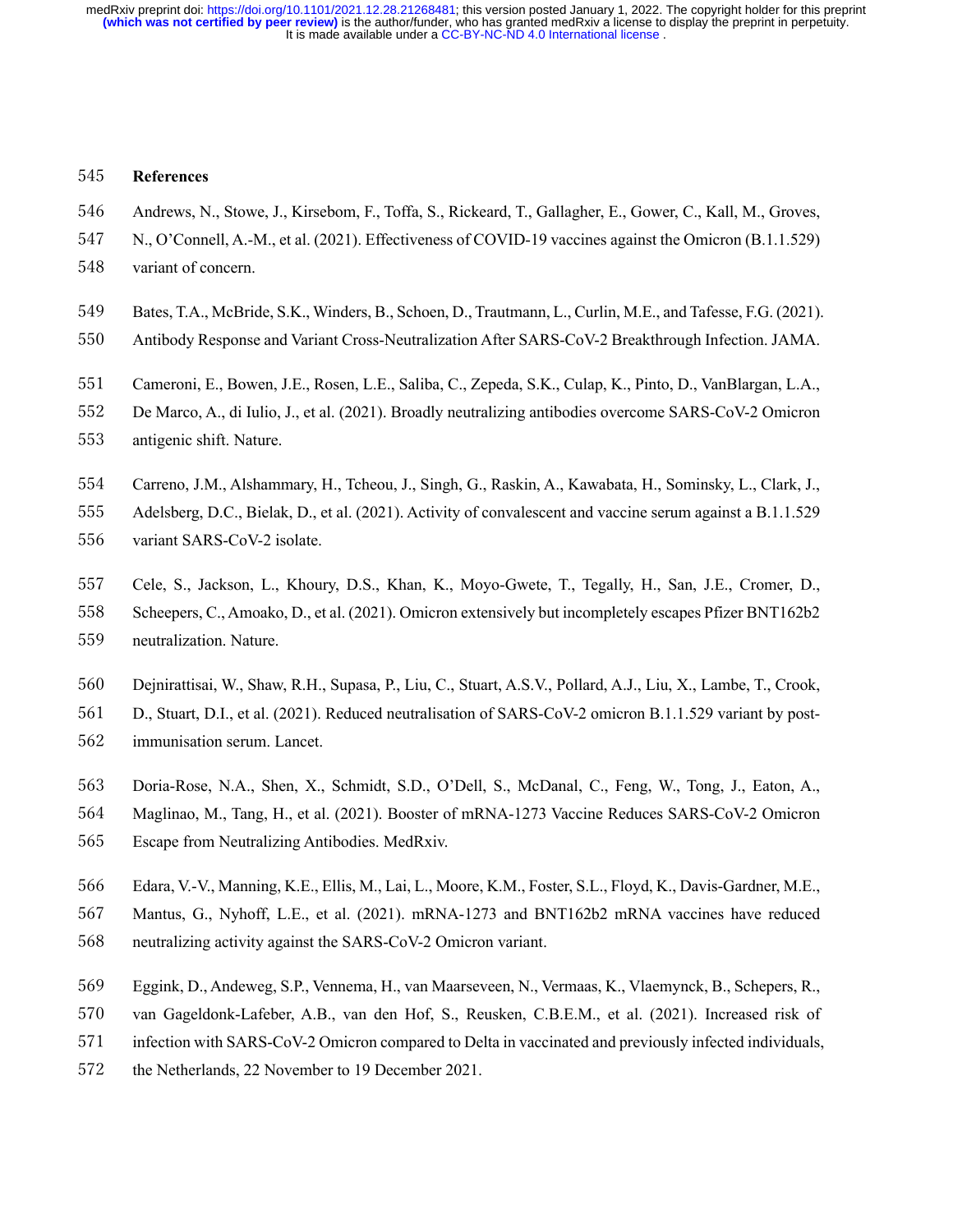- Goga, A.E., Bekker, L.-G., Garret, N., Reddy, T., Yende-Zuma, N., Fairall, L., Moultrie, H., Takalani, A.,
- Trivelli, V., Faesen, M., et al. (2021). Breakthrough Covid-19 infections during periods of circulating Beta,
- Delta and Omicron variants of concern, among health care workers in the Sisonke Ad26.COV2.S vaccine
- trial, South Africa.
- Gruell, H., Vanshylla, K., Tober-Lau, P., Hillus, D., Schommers, P., Lehmann, C., Kurth, F., Sander, L.E.,
- and Klein, F. (2021). mRNA booster immunization elicits potent neutralizing serum activity against the
- SARS-CoV-2 Omicron variant.
- Grunau, B., Goldfarb, D.M., Asamoah-Boaheng, M., Golding, L., Kirkham, T.L., Demers, P.A., and
- Lavoie, P.M. (2021). Immunogenicity of Extended mRNA SARS-CoV-2 Vaccine Dosing Intervals. JAMA.
- Hansen, C.H., Schelde, A.B., Moustsen-Helms, I.R., Emborg, H.-D., Krause, T.G., Moelbak, K.,
- Valentiner-Branth, P., and The Infectious Disease Preparedness Group at Statens Serum Institut (2021).
- Vaccine effectiveness against SARS-CoV-2 infection with the Omicron or Delta variants following a two-
- dose or booster BNT162b2 or mRNA-1273 vaccination series: A Danish cohort study.
- Leung, K., and Wu, J.T. (2021). Managing waning vaccine protection against SARS-CoV-2 variants. Lancet.
- Liu, L., Iketani, S., Guo, Y., Chan, J.F.-W., Wang, M., Liu, L., Luo, Y., Chu, H., Huang, Y., Nair, M.S., et
- al. (2021). Striking antibody evasion manifested by the Omicron variant of SARS-CoV-2. Nature.
- Lu, L., Mok, B.W.-Y., Chen, L.-L., Chan, J.M.-C., Tsang, O.T.-Y., Lam, B.H.-S., Chuang, V.W.-M., Chu,
- A.W.-H., Chan, W.-M., Ip, J.D., et al. (2021). Neutralization of SARS-CoV-2 Omicron variant by sera
- from BNT162b2 or Coronavac vaccine recipients. Clin. Infect. Dis.
- McMahan, K., Yu, J., Mercado, N.B., Loos, C., Tostanoski, L.H., Chandrashekar, A., Liu, J., Peter, L., Atyeo, C., Zhu, A., et al. (2021). Correlates of protection against SARS-CoV-2 in rhesus macaques. Nature *590*, 630–634.
- Moriyama, S., Adachi, Y., Sato, T., Tonouchi, K., Sun, L., Fukushi, S., Yamada, S., Kinoshita, H., Nojima,
- K., Kanno, T., et al. (2021). Temporal maturation of neutralizing antibodies in COVID-19 convalescent
- individuals improves potency and breadth to circulating SARS-CoV-2 variants. Immunity *54*, 1841- 1852.e4.
- 
- Onodera, T., Kita, S., Adachi, Y., Moriyama, S., Sato, A., Nomura, T., Sakakibara, S., Inoue, T., Tadokoro,